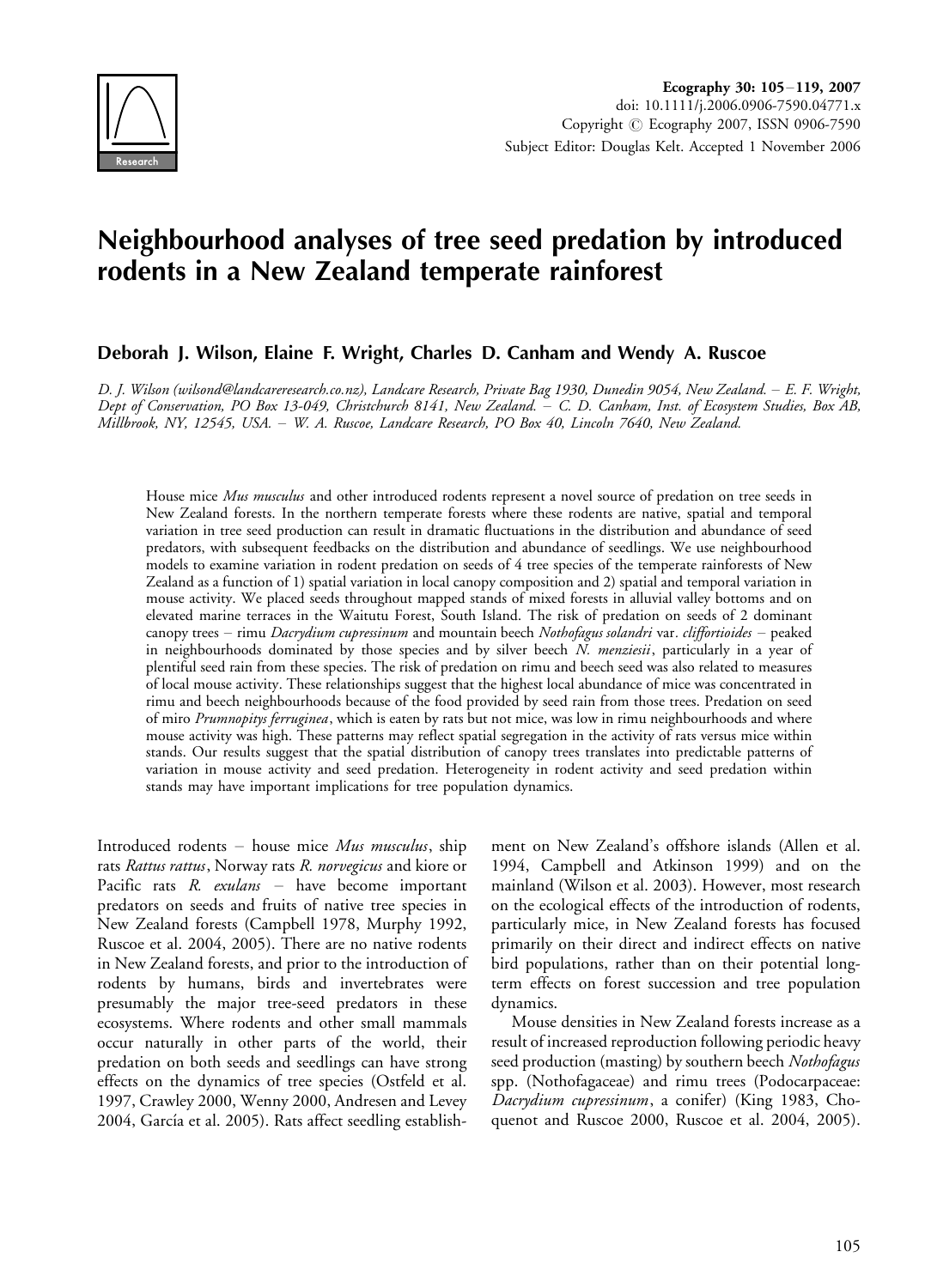Ship rats and Pacific rats may also respond numerically to mast crops of beech and rimu (King and Moller 1997, Dilks et al. 2003, Harper 2005). Masting by these trees, which are the dominant canopy species in South Island forests, can also drive the dynamics of granivorous and frugivorous birds (Wardle 1984, Clout and Gaze 1984, Elliott et al. 1996, 2001, Wilson et al. 1998).

Whether a population of mice can consume essentially an entire annual crop of beech seeds before these germinate in the following spring can be predicted from 1) the magnitude of the seedfall and 2) the density of mice when seedfall begins (Ruscoe et al. 2005). This may also be true of rimu seeds, since both beech and rimu seeds are eaten by mice and are of similar size and nutrient content (Ruscoe et al. 2004). However, because of spatial variation in the distribution and density of fallen seed and the activity of rodents, the probability that an individual seed is eaten may vary widely at different locations within a stand. Janzen (1970) and Connell (1971) independently proposed that because most seeds fall near their parent tree, density-dependent responses of seed and seedling predators prevent recruitment near conspecific adults, thereby promoting forest diversity (the Janzen–Connell hypothesis). Density-dependent or distance-dependent mortality of seeds and seedlings has since been documented for many tree species in tropical and temperate forests (Hammond and Brown 1996, Hille Ris Lambers et al. 2002, cf. Hyatt et al. 2003). These patterns appear in relation to predation by invertebrates more often than by mammals, many of which are comparative generalists (Hammond and Brown 1996, Hille Ris Lambers et al. 2002). Recent models predict that the scale of predator movements relative to seed dispersal distances, the degree of predator specialisation, and predator satiation (Janzen 1971) may determine the probability of seed predation as a function of distance from a seed source (Nathan and Casagrandi 2004). Further, because inter-annual differences in seed production may change the spatial distribution of offspring relative to parents, seed predation should be studied in relation to both temporal and spatial variation in seed density (Hammond and Brown 1996).

Seed rain and seedling recruitment of many forest trees is concentrated within tens of metres of a parent (Ribbens et al. 1994, Clark et al. 1998, LePage et al. 2000, Ruscoe et al. unpubl.). The spatial distribution of these seed sources can thus determine the local distribution and abundance of small-mammal seed predators, with consequent effects on the spatial patterns of seed survival and seedling establishment (Schnurr et al. 2002, 2004). These and other fine-scale spatial interactions that regulate tree demography, including shading, competition for light, and soil nutrient dynamics, form the basis of an emerging theory of ''neighbourhood'' dynamics (Gratzer et al.

2004). Spatially explicit models of forest dynamics based on neighbourhood interactions between individual trees can predict long-term changes in forest structure and composition (Pacala et al. 1996, Law and Dieckmann 2000). Models of this type can be used to forecast outcomes of both ecological processes and forest management decisions, including the consequences of introduced forest herbivores under alternative pest control regimes (Coomes et al. 2003). Seed predation by introduced rodents in different forest neighbourhoods is one of many processes that must be quantified before such management tools can be developed for New Zealand forests.

We investigated rates of seed predation in temperate rainforests in the Waitutu area of the South Island, New Zealand. We tested whether spatial variation in seed predation risk within stands could be predicted from 1) the composition of forest canopy neighbourhoods and 2) local indices of rodent activity. We compared these relationships between 4 tree species, including the dominant conifer (rimu) and one of the dominant angiosperms (mountain beech Nothofagus solandri var. cliffortioides), between 2 yr with relatively high (2003) and low (2004) rodent abundance, and between forests on 2 different substrates, with many tree species in common but at very different relative frequencies. According to the Janzen-Connell hypothesis, the risk of predation on a seed species should be highest in forest neighbourhoods dominated by that tree species because of the responses of seed predators to high seed density there. However, because the inter-annual change in rodent abundance during our study was associated with variation in rimu and beech seedfall, the distribution, movements, and diet of rodents and hence the spatial pattern of seed predation might be expected to differ between years. Two other mechanisms could also lead to results inconsistent with the Janzen Connell hypothesis. First, predator satiation (Janzen 1971) near seed sources may lead to a predation rate that increases with distance from parent trees (McCanny 1985), an inversely density-dependent pattern that is predicted to occur when seed predators are highly generalised (mice and rats are omnivorous) or mobile (Nathan and Casagrandi 2004). Second, in mixed forests with generalist predators, seeds may experience high rates of predation near heterospecific seed sources when rodents are actively foraging there (Veech 2000, Kwit et al. 2004, Schnurr et al. 2004).

# Methods

# Study sites

This research was done in Waitutu Forest, Fiordland National Park, South Island, New Zealand (Ward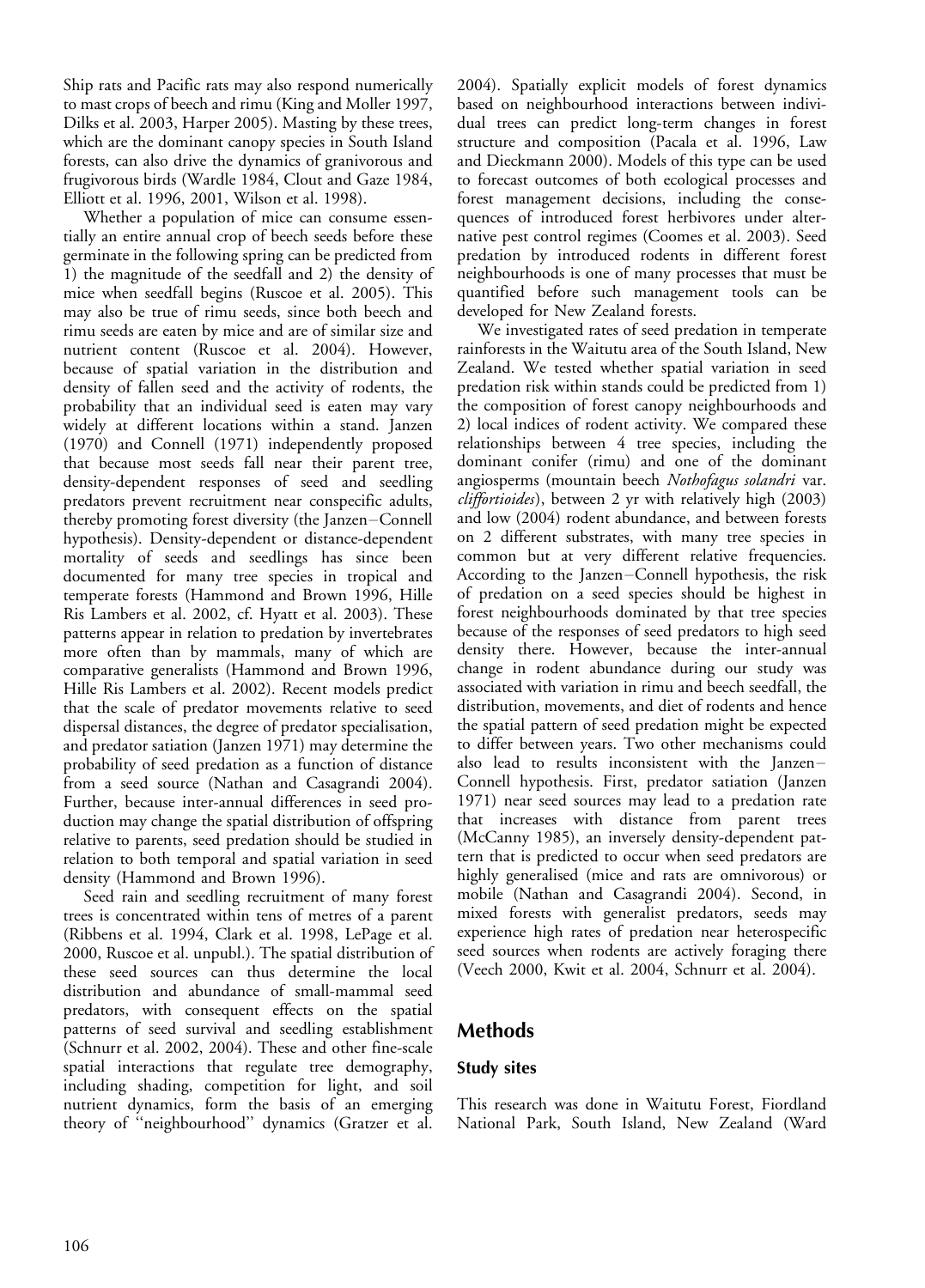1988, Mark et al. 1988). As part of a detailed study of this forest ecosystem, 6 sites were selected in tall (ca 20 m) mixed conifer-angiosperm forests of 2 contrasting substrates: 3 on alluvial terraces ("A" sites) bordering rivers at ca 30 m a.s.l., and 3 on older, uplifted marine terraces ("T" sites) at  $80-120$  m a.s.l. A map of the study sites is given in Wilson et al. (2006b). Sites were chosen based on the presence of plant species that indicated relatively high fertility of the alluvial soils and lower fertility of the terraces (Coomes et al. 2005). Sites were at least 0.7 km apart, 3 in the catchment of the Crombie Stream  $(46^{\circ}14'S, 167^{\circ}11'E)$ and 3 in the Waitutu River catchment  $(46^{\circ}12^{\prime}S,$  $167^{\circ}04'E$ ). The vegetation and soils at the 6 study sites have been described by Wardle et al. (2004), Coomes et al. (2005), and Williamson et al. (2005).

The spatial position, species, and stem diameter of each canopy tree  $>10$  cm dbh (stem diameter measured at  $1.4$  m height), subcanopy trees  $>2.5$  cm dbh, and tree ferns $>2$  m tall were mapped on a plot  $(100 \times 150 \text{ m}$  to  $150 \times 150 \text{ m}$ ; 1.5-2.25 ha) at each site. Tree positions were measured by triangulation with an Impulse laser rangefinder with digital inclinometer and compass (Laser Technology, Co, USA).

#### Study species

Seeds of 4 species were used in seed predation trials: rimu, mountain beech, miro (Podocarpaceae: Prumnopitys ferruginea, a conifer), and broadleaf (Cornaceae: Griselinia littoralis, an angiosperm). These species were chosen because we were interested in the impact of rodents on their regeneration and they are widespread throughout the South Island. Compared with the masting species, rimu and beech, the seed crops of miro and broadleaf are thought to be relatively constant between years. Rimu and mountain beech seeds are eaten by mice and rats (Campbell 1978, Ruscoe et al. 2004). Miro seeds have a thick, hard husk and are eaten by rats (Beveridge 1964, Daniel 1973, Campbell 1978), but were not eaten by mice in laboratory trials (Ruscoe et al. 2004). It was not known whether either rats or mice eat broadleaf seeds, but because the foliage of this tree is a preferred forage of introduced ungulates (Forsyth et al. 2002), whether rodents also affect its regeneration was of interest.

Rimu seeds have a red fleshy aril, miro seeds have a red fleshy coat, and broadleaf seeds, which are oneseeded berries, have a thin black fleshy pericarp; these are adaptations for dispersal by birds (Clout and Hay 1989). Beech nuts, which are not fleshy, have rudimentary wings and are dispersed primarily by wind and gravity. Typical seed lengths (mm) are: rimu  $3.2-3.8$ , mountain beech  $4.5-5.5$ , broadleaf  $5.0-6.0$ , and miro  $11-17$  (Webb and Simpson 2001). Seeds of a fifth species of interest, silver beech Nothofagus menziesii, were not available, but because silver beech and mountain beech seeds are of similar size and mass (Wardle 1984, Webb and Simpson 2001), we considered that predation rates on the 2 species were probably similar. Seeds were obtained as follows: rimu from Codfish Island, Southland, in 2003; beech from Craigieburn Forest, Canterbury, in 1999; miro from Waitutu Forest in 2003 and 2004; broadleaf from Dunedin in 2003 and 2004.

House mice and ship rats are found in forests throughout New Zealand, whereas Pacific rats now occur only in the south-west and on offshore islands (King 2005). We have never captured Norway rats in Waitutu Forest, although they do occur in forests, usually near water (King 2005). Mus and most Rattus species seldom store food (Vander Wall 1990). Excavated nests of wild Mus spp. in India did not contain hoarded food (Sheikher and Malhi 1983), although in captivity mice, ship rats, and Pacific rats may carry food to a nest box (larder-hoarding; Ewer 1971, Mackintosh 1981, Williams et al. 2000). Ship rats (Norman 1970, Ewer 1971) and Pacific rats (Campbell et al. 1984) may carry food elsewhere for eating, and mice may also do so in captivity (Crowcroft 1966). Scatter-hoarding (i.e. burying food items in widely-spaced caches; Morris 1962) by these species has not been recorded (Vander Wall 1990).

#### Abundance of rodents

The abundance of mice and rats was estimated by capture-mark-recapture in Elliott live traps, spaced 20 m apart on grids ( $140 \times 140$  m) overlaying the mapped plots, in a concurrent study (Ruscoe 2004, Ruscoe et al. 2004, Ruscoe and Wilson unpubl.). Trapping was done every 6 months from May 2001 to November 2002 (Ruscoe et al. 2004), then every 3 months until May 2004, and again in November 2004. Only one mouse and no rats were caught before November 2002, when the populations increased sharply following heavy rimu seedfall the previous (2002) winter (Ruscoe et al. 2004). The estimated density of mice, based on minimum number alive (MNA), rose to  $17-28$  ha<sup>-1</sup> at the different sites and remained high until the next winter (August 2003, Ruscoe et al. 2004, Ruscoe and Wilson unpubl.). In February 2004, mouse density was ca  $5-7$  $ha^{-1}$  at 2 sites, with too few captures to estimate density elsewhere, and by May 2004 few animals were caught at any site (Ruscoe and Wilson unpubl.). A small number of Pacific rats and ship rats were caught between November 2002 and February 2004, but too infrequently for rat density to be estimated (Ruscoe 2004, Ruscoe and Wilson unpubl.).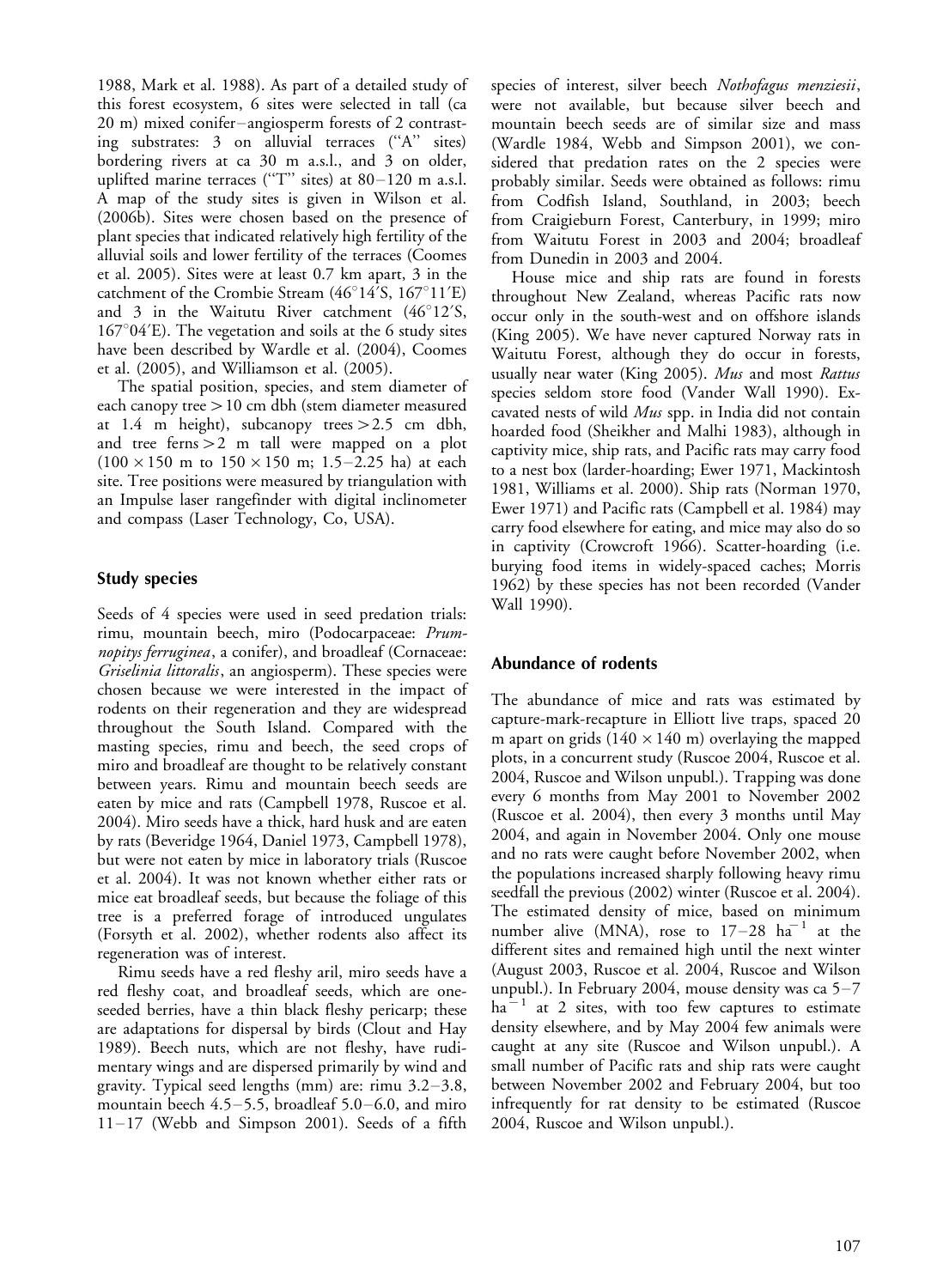### Seed predation trials

We studied rates of seed predation during late autumn seedfall, both when rodent density was high in June 2003 and when it was low in May 2004. The arils of rimu seeds and fleshy coats of miro seeds were removed by soaking in water so that seeds were similar within species and did not rot, but the thin pericarps of broadleaf seeds were retained. All seeds were then airdried and refrigerated until used. Seeds were presented in Petri dishes because 3 of the 4 species were too small to tether or to find among forest litter if placed directly on the ground (based on preliminary trials). Each dish had drainage holes and was fixed to the ground with a nail, with a rectangular A-frame plastic cover (20  $\times$  $14 \times 10$  cm high) to protect it from rain and from ground-feeding birds, although these were uncommon. Four dishes, each containing 5 seeds of a single species, were placed ca 1 m apart at each rodent trap station on the mapped parts of the rodent trapping grids (20-m spacing;  $48-64$  stations per grid; 319 stations total). Dishes and seeds were handled with surgical gloves and/ or forceps (Wenny 2002, Duncan et al. 2002), although seeds had been touched when first collected. Entire seeds remaining in each Petri dish were counted after 2, 4, and 7 nights. Seeds at site T3 in 2004 were counted after 2 and 5 nights but not after 7 nights, because of flooding. The presence or absence of husks or partially eaten seeds remaining in the dishes was recorded by one of 5 observers in 2003 and by all observers in 2004.

# Seedfall

We measured natural seed rain to assess this component of the food available to rodents during the experiments. Fifteen  $0.28 \text{ m}^2$  seed traps, each consisting of a cone of fibreglass insect screening (mesh size ca 1.5 mm) suspended from a circle of thick wire (Wardle 1970) and supported 1 m above the ground on 3 wooden posts, were spaced evenly across each trapping grid. Although these seed traps were accessible to rodents and birds, rodent droppings were never found in them, seed-eating birds, which are scarce in these forests, were not observed foraging in them, and the accumulated litter became tightly packed. We therefore assumed that seed predation inside the seedfall traps was negligible. Seeds that accumulated in the seed traps were collected when rodents were trapped (see above), and were sorted and counted by species.

#### Analytical methods

The experimental unit for statistical analysis was a dish of seeds, with predation on the seeds within a dish treated as a categorical response (predation vs no predation). A dish was considered to have escaped predation for 7 d if 3 or more seeds remained, to allow for accidental loss of one or 2 seeds and for seed predators avoiding sterile seeds (Kollmann et al. 1998). We used 5-d removal rates for site T3 in 2004. Dishes that were flooded or moved (probably by brushtail possums Trichosurus vulpecula) were excluded from analyses.

We defined the neighbourhood of each station (consisting of 4 seed dishes and a rodent trap) to be the area within a 15-m radius. This radius was based on our studies of seed dispersal patterns of beech and rimu trees (Ruscoe et al. unpubl.). The vast majority of rimu seed fell within 10 m of the trunk of a parent tree in a 2-yr study at Waitutu Forest (Ruscoe et al. unpubl.). Most mountain beech and silver beech nuts, which have rudimentary wings for wind dispersal, fell within 15 m of the trunk when measured perpendicular to the prevailing wind direction, and within 25 m of the trunk in a downwind direction (Fig. 1 in Ruscoe et al. unpubl.). The distribution of seedlings relative to adult trees was consistent with these conclusions (Wright et al. unpubl.)

For stations located on the edge of the mapped plot, the neighbourhood included only trees within the plot. The relative basal area of each tree species (i.e. basal area of the species divided by total basal area) within the 15-m-radius neighbourhood for each station was used in principal components analyses (PCA) to describe the variation in tree neighbourhoods at alluvial sites  $(n=160)$  and terrace sites  $(n=159)$ . These ordinations were done separately for the 2 forest types so that differences between neighbourhoods within each forest type, and not differences between forest types, would dominate the results.

We calculated a mouse capture index for each trap station in May 2003 and May 2004. We used simulation and inverse prediction in program Density (Efford 2004) to fit spatial detection models to the trapping data. A function  $g(x)$  was used to estimate the decline in daily capture probability with distance x between a trap and the centre of a mouse's area of activity (Efford 2004) (this function could not be fitted to the sparse rat-capture data). The function was fitted as a half-normal distribution with mean 0 m and standard deviation  $\sigma$  m. The radius of a mouse's area of activity was approximated as  $2.45\sigma$ , based on a 95% activity contour and assuming that utilisation of the area of activity has a circular bivariate normal distribution; this area is analogous to the ''home range'' of Jennrich and Turner (1969), but because few animals have circular bivariate normal home ranges we have not called it a home range estimate.

We used this same function g(d) to model the decline in probability of seed predation with distance d between the seed dish station and the location of each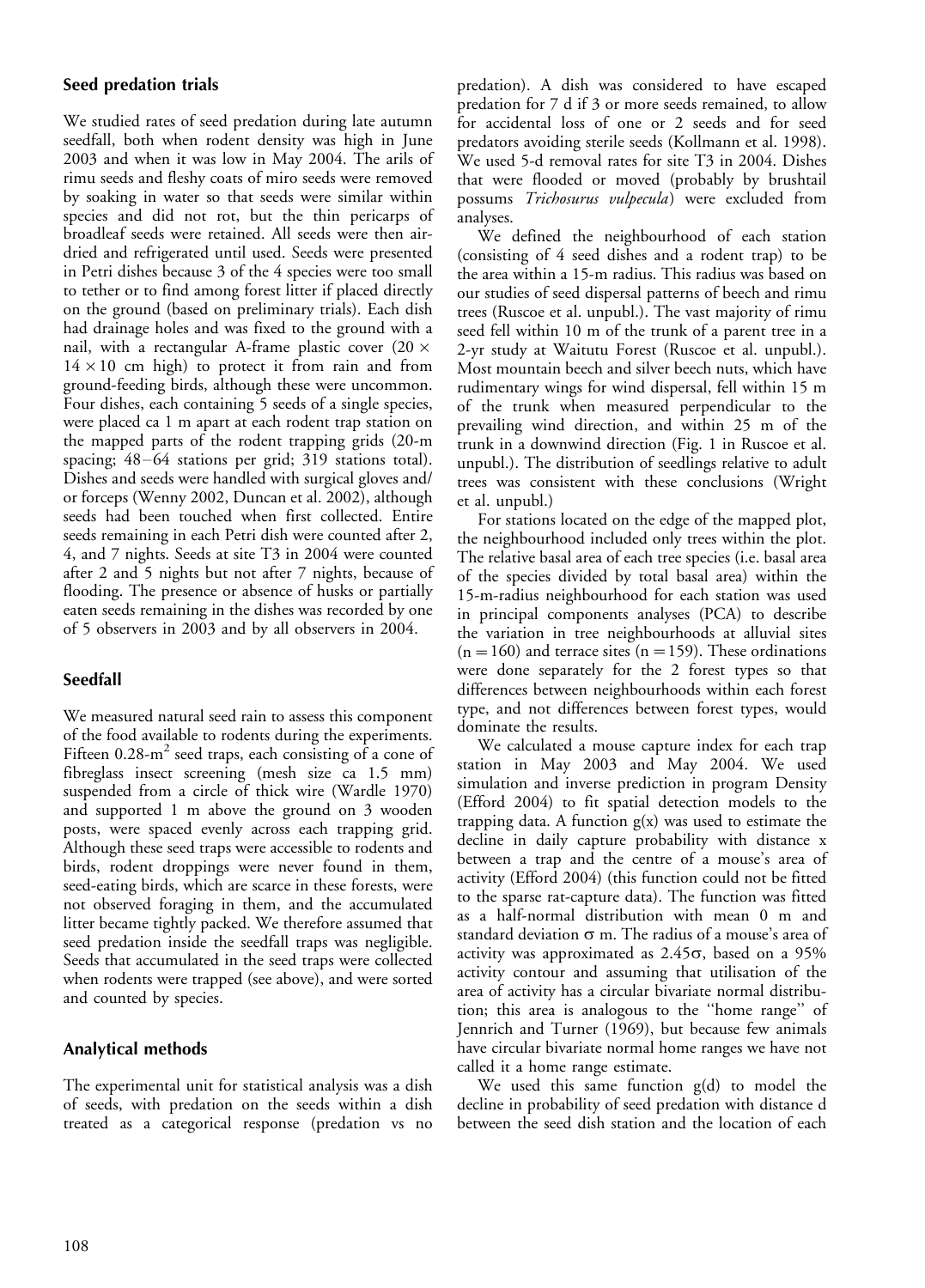recent mouse capture. An index of mouse density at each station was then calculated as

$$
Mouse\ capture\ index = 10 \times \sum_{micie\ i} g(d_i)
$$

for all mice i caught within 73 m  $(d_i < 73$  m). More distant captures were ignored because  $g(73)$  was  $\lt 1\%$ of g(0). The factor 10 scales the index so that most values are between 0.1 and 2.0 in order to facilitate numerical analysis (below). Although the units of this scaled sum of daily capture probabilities are day $^{-1}\!,$  for simplicity we treat it as a unit-less index.

To identify relationships between predation risk and the independent variables we followed the general approach of Schnurr et al. (2004). The independent variables used were 1) principal components scores describing variation in tree neighbourhoods in each forest type and 2) spatial mouse capture indices in both forest types combined. Since the dependent variable, survival of a dish of seeds for 7 d, was binary, we used non-linear regression to fit an equation of the form (Schnurr et al. 2004)

$$
Y = A \times B^{(X - C)^2}.
$$

In this function, the parameter A determines the maximum predicted rate of predation (ranging from 0 to 1), B determines the shape of the function, and C determines the value of the independent variable where the peak (A) occurs (Schnurr et al. 2004). Separate models were estimated for the sets of 3 alluvial sites and 3 terrace sites, because separate ordinations were done for each forest type (above). We used simulated annealing, a global optimisation procedure, to find estimates of A, B, and C that maximised the likelihood of observing the data. The optimisation procedure was performed using software written in the Delphi programming environment (Delphi 6, Borland Software 2001). Asymptotic 2-unit support intervals (analogous to 95% confidence intervals) were calculated for each maximum likelihood parameter estimate.

We used Akaike's information criterion corrected for small sample size (AICc; Akaike 1974, Hurvich and Tsai 1989) to compare the fit of alternative models to the data of survival of each seed species in a given forest type (alluvial vs terrace) in 2003 and 2004 as a function of each independent variable. Five models were compared to test for effects of neighbourhood and for differences in predation rate between the 3 sites within each forest type (number of parameters in parentheses):

Full: 
$$
Y = A_s \times B_s^{(X - C_s)^2}
$$
.

The subscripts  $s = 1, 2, 3$  indicate that the parameters A, B and C are estimated separately for each of the 3 sites s within a forest type (9).

Neighbourhood + Sites:  $Y = A_s \times B^{(X-C)^2}$ .

A is estimated separately for each site s, B and C are common to all sites within a forest type (5).

Neighbourhood: 
$$
Y = A \times B^{(X-C)^2}
$$
.

A, B and C are estimated across all observations at all 3 sites within a forest type (3).

$$
Sttes: Y = As.
$$

Y is a different constant for each site s within a forest type, equal to the mean of all the observations at that site;  $B = 1$  (3).

Null:  $Y = A$ .

Y is a single constant equal to the mean of all the observations at all sites within a forest type;  $B = 1$  (1).

Estimates of mean predation risk on each seed species at each site, obtained from the Sites models, were compared between years with paired t-tests.

# Results

Seed removal events were frequent at most sites only for rimu and mountain beech seeds (Fig. 1), and seeds of these species were removed more often in 2003 than in 2004 ( $t_4$  > 7.2, p < 0.001) (this comparison remained statistically significant if site T3, where 5-d predation rates were used in 2004, was omitted:  $t_3 > 6.4$ ,  $p < 0.003$ ). Rates of removal of broadleaf and miro seeds were low except at site T3 in 2003 (Fig. 1), and rates of removal of these species did not differ significantly between years ( $t_4 < 2.2$ , p > 0.15). Predation on rimu and mountain beech seeds was usually characterised by seed husks remaining in the dish [91%  $(n=79)$  and 77%  $(n=94)$  of predation events on the 2 species, respectively, for which the presence or absence of husks were recorded], and sometimes by the presence of mouse droppings. Seed remains were noted in only 5% of broadleaf seed predation events and 6% of miro seed predation events ( $n=55$  and  $n=31$ , respectively).



Fig. 1. Mean risk of predation after 7 d at each site on experimental dishes containing seeds of one of 4 species, in 2003 and 2004. Sites are plotted in order A1, A2, A3, T1, T2, T3. Error bars show 2-unit support intervals.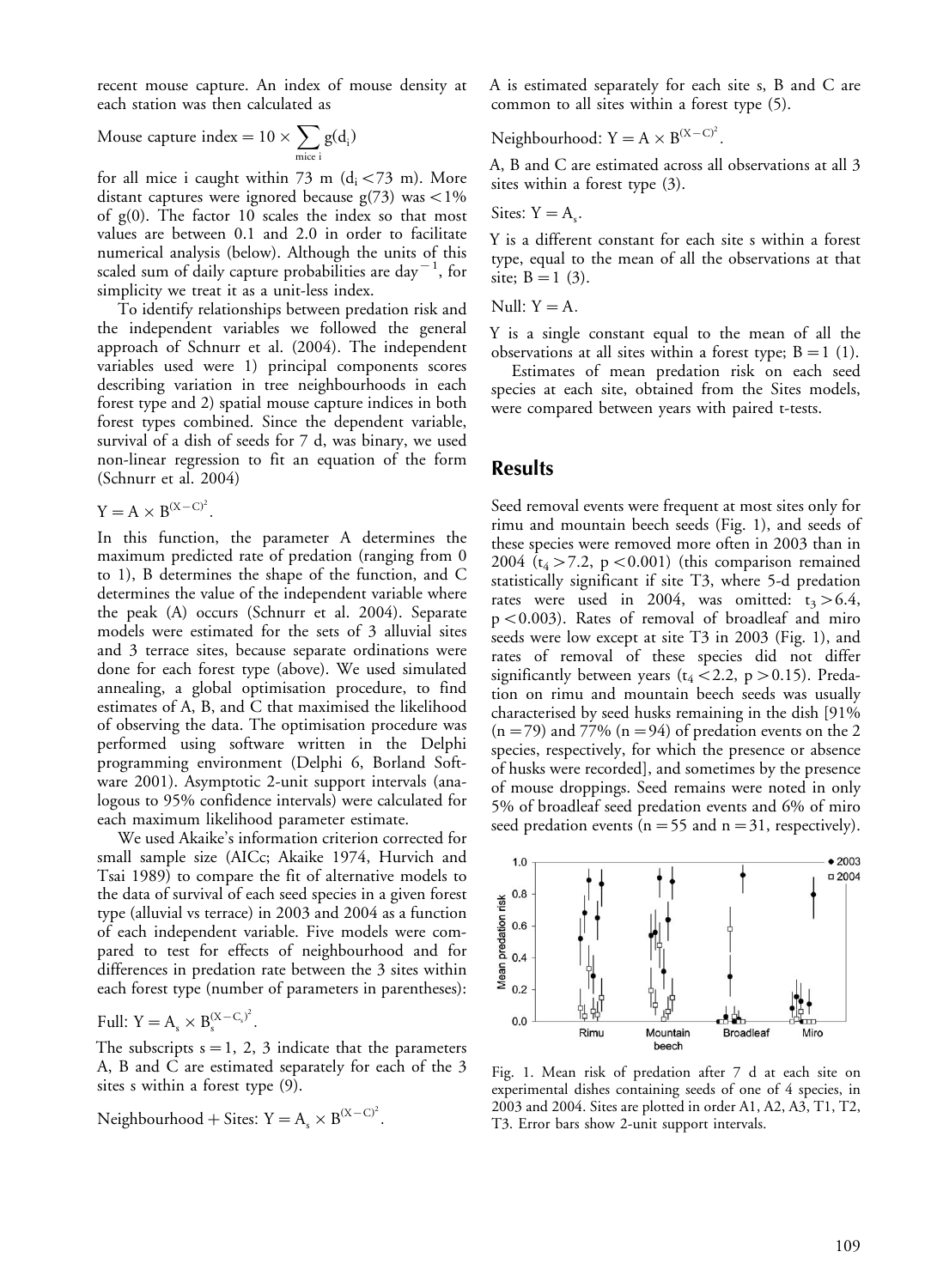While most birds are unlikely to have removed seeds from dishes under plastic covers, New Zealand robins Petroica australis, which are omnivorous, were seen foraging on the ground near experimental seed dishes at site A3 in 2004, and may have been responsible for some seed predation. Large invertebrates [probably ground beetles (Coleoptera: Carabidae) or weta (Orthoptera: Stenopelmatidae)] may also have taken some of the smaller seeds.

#### Principal components analysis of canopy tree neighbourhoods

A single principal components axis was identified that explained 62% of the variation in the canopy tree neighbourhoods at the alluvial sites, and the first 2 axes explained 63% of variation at the terrace sites (Fig. 2). We confined our analyses to these components because they explained the majority of variation in canopy neighbourhood composition.

At alluvial sites, the first principal component discriminated between neighbourhoods dominated by silver beech (negative end of the axis) and by the angiosperm tree kamahi (Cunoniaceae: Weinmannia racemosa) (positive end of the axis; Fig. 2a). Silver beech and kamahi were the only common large trees at the alluvial sites.

At terrace sites, the first principal component discriminated between neighbourhoods dominated by silver beech and those dominated by rimu (Fig. 2b). The second component at these sites separated neighbourhoods dominated by the conifer Hall's totara (Podocarpaceae: Podocarpus hallii) and those dominated by rimu, with a mixture of species including silver and mountain beech at intermediate values (Fig. 2c) (mountain beech was absent from site T2).

#### Seedfall

In autumn and winter 2003 (February-August, 6 months), ca  $1400-1700$  seeds m<sup>-2</sup> (all tree species combined) were collected at alluvial sites and  $750-1000$  seeds m<sup>-2</sup> at terrace sites (Table 1). Seedfall was much lighter in 2004, with  $\lt$  250 seeds m<sup>-2</sup> collected from February to November (9 months, Table 1). Most seedfall at alluvial sites was of silver beech, rimu, and understorey angiosperms in the genus Pseudopanax (Araliaceae). Much of the variation between alluvial sites reflected differences in forest composition: sites A1 and A3 each had only 2 rimu trees and no mountain beech. At terrace sites, most seedfall was of rimu and either silver beech or mountain beech (absent from site T2).



Fig. 2. Relative basal area of tree species at (a) alluvial sites, plotted against the first principal component identified at alluvial sites, (b) terrace sites, plotted against the first principal component identified at terrace sites and (c) terrace sites, plotted against the second principal component identified at terrace sites. Mean basal areas were calculated and plotted at 0.1-unit increments of each component. Species names not given in the text are the tree ferns Dicksonia squarrosa (Dicksoniaceae) and Cyathea smithii (Cyatheaceae), and southern rata (Myrtaceae: Metrosideros umbellata).

#### Variation in seed predation as a function of canopy tree neighbourhoods

At alluvial sites the probability of predation on rimu seed was higher in silver beech neighbourhoods than in kamahi neighbourhoods in both years (i.e. was negatively related to the first principal component; Fig. 3). The Neighbourhood  $+$  Sites model was the most parsimonious model in both years (Table 2). Predation on mountain beech, miro, and broadleaf seed did not vary significantly as a function of neighbourhood at the alluvial sites in either year (i.e. either the Sites or Null models were best for these species; Table 2).

At terrace sites in 2003 (the year of high seed rain), the risk of predation on rimu, miro, and mountain beech seed varied between rimu neighbourhoods and Hall's totara neighbourhoods (i.e. was related to the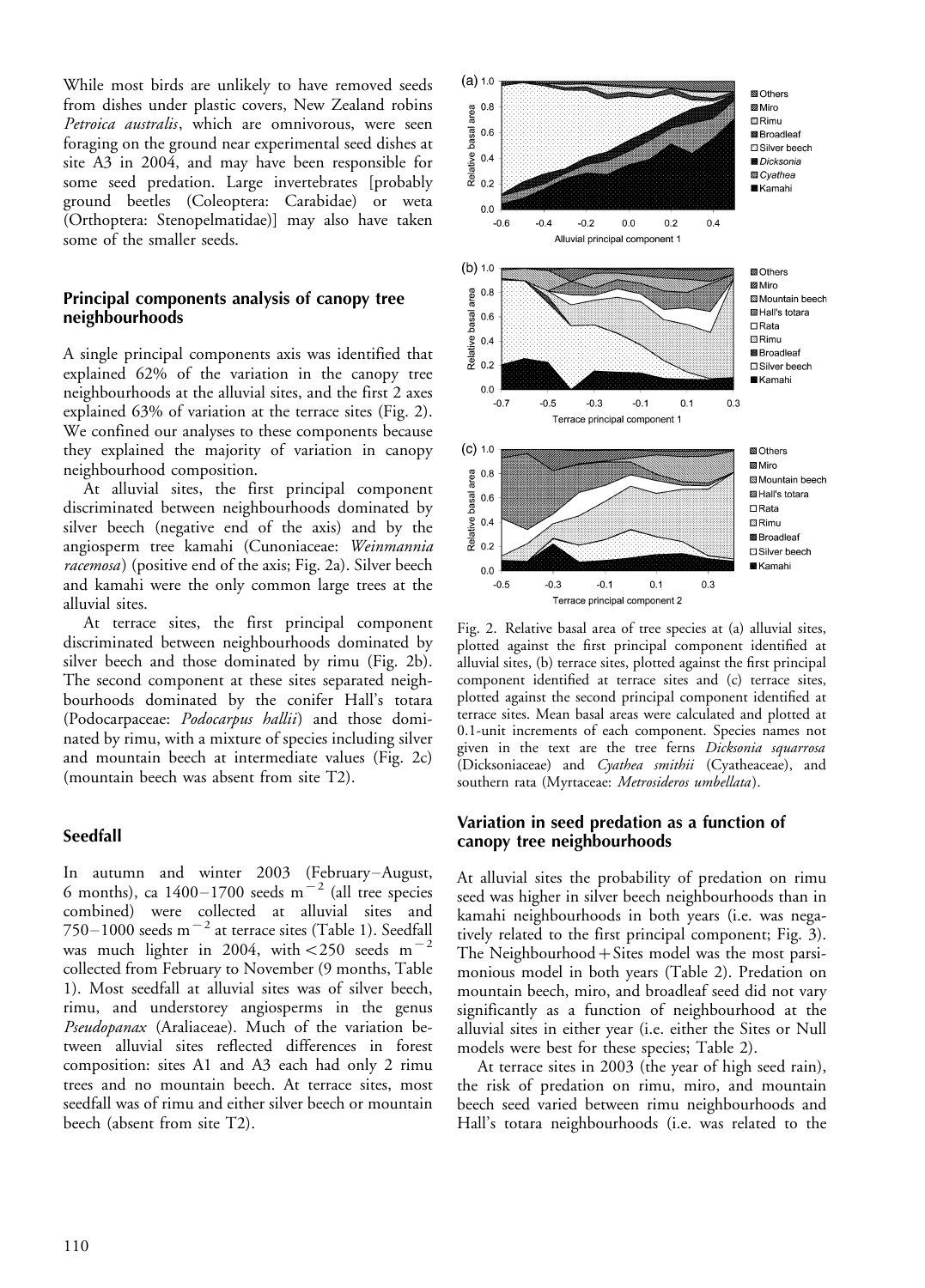Table 1. Seedfall per square metre at sites in Waitutu Forest, New Zealand, in February-August 2003 and February-November 2004.

| Year | Forest type | Site                                               | Seed species      |                      |                                   |                                |                |                      |  |  |
|------|-------------|----------------------------------------------------|-------------------|----------------------|-----------------------------------|--------------------------------|----------------|----------------------|--|--|
|      |             |                                                    | Rimu              | Silver beech         | Mountain beech                    | Pseudopanax                    | Other          | Total                |  |  |
| 2003 | Alluvial    | A <sub>1</sub><br>A <sub>2</sub><br>A <sub>3</sub> | 34<br>575<br>8    | 868<br>355<br>1581   | $\overline{0}$<br>109<br>$\Omega$ | 398<br>607                     | 88<br>48<br>31 | 1388<br>1694<br>1621 |  |  |
|      | Terrace     | T1<br>T <sub>2</sub><br>T <sub>3</sub>             | 469<br>355<br>602 | 17<br>374<br>70      | 283<br>$\Omega$<br>294            | 11<br>$\Omega$                 | 17<br>22<br>26 | 796<br>752<br>993    |  |  |
| 2004 | Alluvial    | A <sub>1</sub><br>A <sub>2</sub><br>A <sub>3</sub> | 3<br>180          | 18<br>3<br>37        | $\theta$<br>3<br>$\Omega$         | 38<br>21<br>$\Omega$           | 27<br>35<br>6  | 85<br>242<br>45      |  |  |
|      | Terrace     | T1<br>T <sub>2</sub><br>T3                         | 80<br>57<br>64    | 19<br>$\overline{4}$ | 113<br>9                          | $\overline{2}$<br>$\mathbf{0}$ | 22<br>30<br>38 | 219<br>107<br>116    |  |  |

second principal component; Fig.  $4a-c$ ). Predation on rimu seed was higher in rimu neighbourhoods than in



Fig. 3. Estimated risk of predation after 7 d on experimental dishes of rimu seed at alluvial sites (A1, A2 and A3) as a function of the first principal component in (a) 2003 and (b) 2004.

totara neighbourhoods, and predation on miro seed showed the reverse pattern (Neighbourhood + Sites models). Predation on mountain beech seed peaked in neighbourhoods with different mixtures of rimu and mountain beech or silver beech at different terrace sites (Full model; Fig. 2c and 4c). This site difference can be attributed to the absence of mountain beech at T2. Predation did not vary significantly between neighbourhoods for any of the 4 seed species at terrace sites in 2004 (Fig. 4d).

#### Relationship between seed predation and mouse capture indices

The estimated values of  $\sigma$  for mice (14.2 m in May 2003 and 23.6 m in May 2004) gave areas of activity of 0.4 ha (radius 35 m) in 2003 and 1.1 ha (radius 58 m) in 2004. Mouse capture indices at each station ranged between 0 and 2.6 in 2003 and 0 and 1.0 in 2004 (Fig. 5). Predation on rimu seed in both years and on mountain beech seed in 2004 were positively related to the mouse capture index (Fig. 5; Table 2). Predation on miro seed was also related to the mouse capture index in 2004, peaking at a low value of the index (Fig. 5; Table 2), although there were only 4 predation events that year and the index accounted for only 2% of the variation in miro predation. The most parsimonious models were Neighbourhood + Sites for rimu in  $2003$ and Neighbourhood models for rimu, mountain beech, and miro in 2004. Predation on mountain beech and miro seeds in 2003 and on broadleaf seeds in both years was not significantly related to the mouse capture index (Table 2). Site differences did not indicate consistent differences between alluvial and terrace forests (Fig. 5a).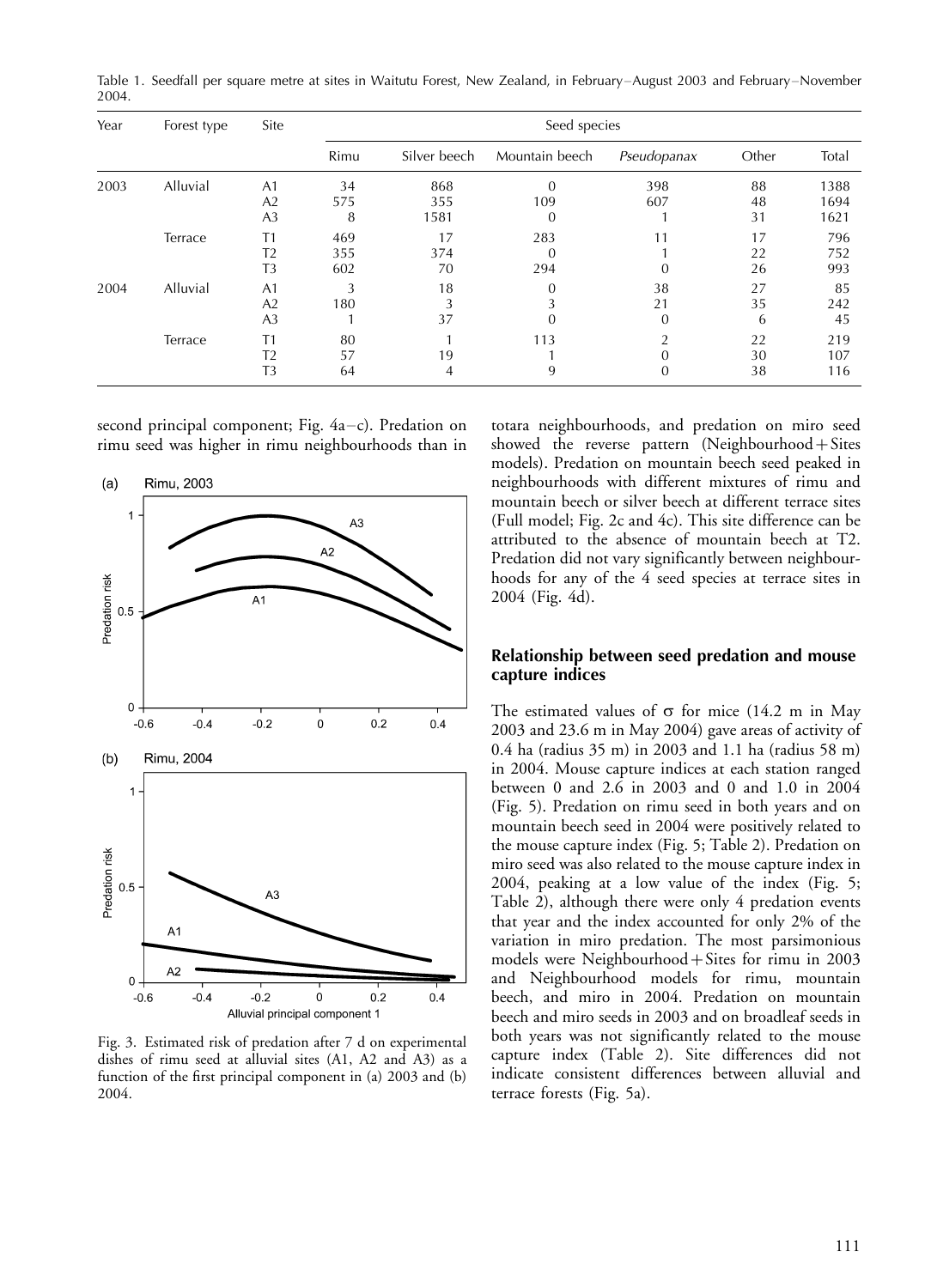| Independent variable           | Model                   | 2003    |                |                  |         | 2004    |                |                  |         |
|--------------------------------|-------------------------|---------|----------------|------------------|---------|---------|----------------|------------------|---------|
|                                |                         | Rimu    | Mountain beech | <b>Broadleaf</b> | Miro    | Rimu    | Mountain beech | <b>Broadleaf</b> | Miro    |
| Alluvial principal component 1 | Full                    | 6.7     | 5.5            | 10.0             | 13.8    | 9.3     | 7.3            | 12.7             | 9.5     |
|                                | $Neighbourhood + Sites$ | 0(0.17) | 2.7            | 4.0              | 6.4     | 0(0.20) | 1.2            | 3.8              | 3.9     |
|                                | Neighbourhood           | 9.9     | 13.3           | 23.7             | 3.5     | 10.9    | 14.2           | 75.5             | 4.2     |
|                                | <b>Sites</b>            | 9.3     | 0(0.11)        | 0(0.17)          | 2.7     | 1.0     | 0(0.14)        | 0(0.49)          | 0(0.03) |
|                                | Null                    | 21.4    | 14.8           | 22.0             | 0(0.00) | 16.4    | 16.2           | 74.7             | 0.1     |
| Terrace principal component 1  | Full                    | 7.1     | 6.4            | 8.1              | 10.9    | 11.6    | 10.4           | 13.2             | 17.2    |
|                                | $Neighbourhood + Sites$ | 3.9     | 3.9            | 1.5              | 4.1     | 4.3     | 2.6            | 4.3              | 8.4     |
|                                | Neighbourhood           | 33.5    | 35.1           | 140.4            | 91.1    | 3.7     | 6.0            | 3.7              | 4.1     |
|                                | <b>Sites</b>            | 0(0.21) | 0(0.21)        | 0(0.87)          | 0(0.56) | 0.4     | 0(0.05)        | 0.5              | 4.1     |
|                                | Null                    | 30.8    | 31.1           | 136.9            | 87.0    | 0(0.00) | 3.4            | 0(0.00)          | 0(0.00) |
| Terrace principal component 2  | Full                    | 4.1     | 0(0.25)        | 12.8             | 5.7     | 11.1    | 9.2            | 13.3             | 17.2    |
|                                | $Neighbourhood + Sites$ | 0(0.23) | 2.5            | 4.2              | 0(0.60) | 3.9     | 3.5            | 4.5              | 8.4     |
|                                | Neighbourhood           | 25.0    | 20.8           | 132.2            | 76.3    | 3.2     | 3.2            | 1.5              | 4.1     |
|                                | <b>Sites</b>            | 0.1     | 0.4            | 0(0.87)          | 0.8     | 0.4     | 0(0.05)        | 0.5              | 4.1     |
|                                | Null                    | 30.9    | 31.5           | 136.9            | 87.8    | 0(0.00) | 3.4            | 0(0.00)          | 0(0.00) |
| Mouse capture index            | Full                    | 12.9    | 12.1           | 15               | 16.7    | 26.3    | 19.3           | 26.0             | 25.5    |
|                                | Neighbourhood + Sites   | 0(0.18) | 3.2            | $\overline{4}$   | 0.5     | 6.1     | 2.2            | 4.2              | 4.6     |
|                                | Neighbourhood           | 44.1    | 48.2           | 162              | 90.0    | 0(0.16) | 0(0.24)        | 33.0             | 0(0.02) |
|                                | <b>Sites</b>            | 2.5     | 0(0.16)        | 0(0.65)          | 0(0.37) | 10.1    | 14.2           | 0(0.65)          | 0.7     |
|                                | Null                    | 47.8    | 45.3           | 168              | 89.3    | 26.1    | 51.7           | 103.4            | 0.5     |

Table 2. ∆AICc (the increment in AICc compared with the best-fitting model, which has ∆AICc =0) for each of 5 models relating the risk of predation on different seed species to 4<br>different dependent variables in 2003 and 2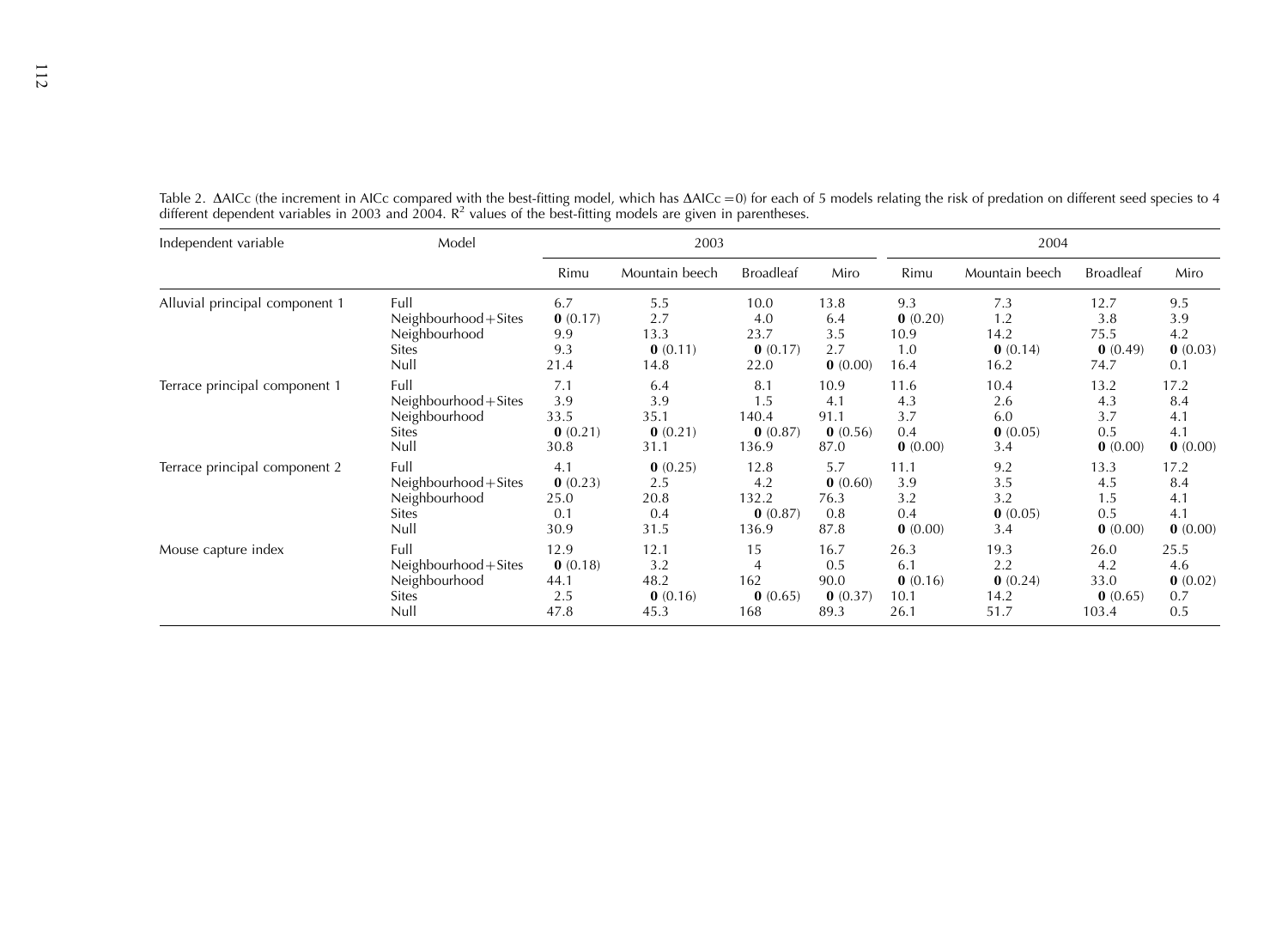



Fig. 5. Estimated risk of predation on experimental dishes of (a) rimu seed in 2003 and (b) all species trialled in 2004, as a function of the mouse capture index at alluvial and terrace sites combined.

# **Discussion**

Vander Wall et al. (2005) cautioned that in many studies reporting seed predation, the seeds were likely to have instead been hoarded by rodents, ants (Formicidae), or dung beetles (Scarabeidae: Aphodiinae), and were therefore dispersed rather than depredated. We are convinced that most of the seed removal we observed was seed predation, for 4 reasons. First, the rodents present at our study site were not scatterhoarders (see Study species) and the larder-hoarding that they may practise to a small degree does not usually favour seed germination (Vander Wall 1990, Hulme 2002). Second, the ant fauna of New Zealand is depauperate, and the few species that are relatively abundant in forests are not primarily seed-hoarders

Fig. 4. Estimated risk of predation at terrace sites (T1, T2 and T3) on experimental dishes of (a) rimu seed in 2003, (b) miro seed in 2003, (c) mountain beech seed in 2003, (d) all seed species trialled in 2004, as a function of the second principal component. Note different scale of y-axis in (d).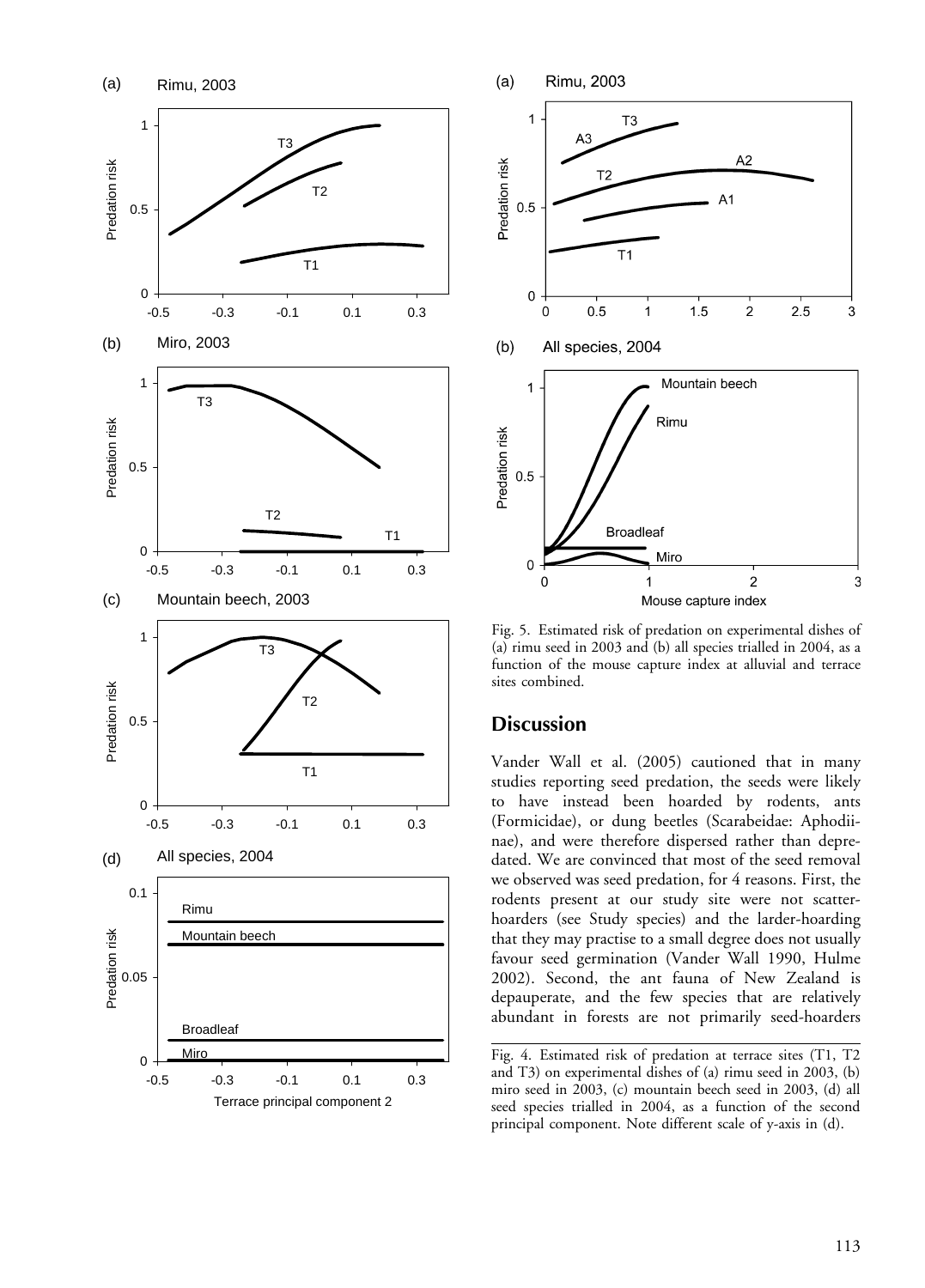(Don and Harris 2005a, b). Third, New Zealand's dung beetles are not coprophages but ''soft saprophages'', which consume liquid or semi-liquid components of decomposing plant matter (Stebnicka 2001), and therefore are unlikely to remove seeds. Finally, husks of rimu and beech seeds usually remained in our seed dishes, indicating that the seeds had been eaten (Results).

#### Seed predation in relation to canopy neighbourhood and rodent activity

The risk of predation on rimu, mountain beech, and miro seeds could be predicted both from the composition of the forest canopy in neighbourhoods equivalent to the seed shadows of individual trees (15-m diameter; ca  $700 \text{ m}^2$ ) and from captures of house mice adjusted for distance from the experimental seeds. Our results suggest that the local abundance of mice was concentrated in rimu and beech neighbourhoods, since mice eat seeds of both species (Ruscoe et al. 2004, 2005) and rodent activity often is highest in neighbourhoods where the seed rain comprises species that they preferentially consume (Schnurr et al. 2004). Predation risk on rimu and beech seed was highest in neighbourhoods dominated by rimu and beech trees, which produced most of the seed rain in both years of this study. Predation risk on rimu and beech seed was also higher at stations with high mouse capture indices.

The spatial pattern of seed predation on rimu seed was more complex than that predicted by the Janzen Connell model. Predation risk on rimu seed, which varied with neighbourhood in both forest types and with mouse activity in both years, was high not only near conspecific trees but also near heterospecific trees (silver beech) with copious seed rain. Few studies have considered the effects of shared enemies on alternative prey (''apparent competition'', Holt 1977) in relation to the Janzen-Connell hypothesis (Kwit et al. 2004). However, elevated risk to seeds in forest neighbourhoods where seed predators were foraging for heterospecific seeds has been documented recently (Kwit et al. 2004, Schnurr et al. 2004), and even less-preferred seeds may suffer high predation risk when associated with preferred species (Veech 2000, Schnurr et al. 2004). The peak in predation on rimu seed at alluvial sites in 2003, which occurred not where silver beech dominated most strongly but where there was also an intermediate component of kamahi (compare Fig. 2a and 3a), suggests that mice were satiated (Janzen 1971) close to beech trees. Declining predation risk with distance from a seed source due to predator satiation (McCanny 1985) accords with the predictions of Nathan and Casagrandi (2004) for mobile, generalist seed predators, since mice are omnivorous and their areas of activity (35-m diameter) exceeded the typical maximum dispersion of silver beech seeds  $(15-25)$  m; Ruscoe et al. unpubl.). In contrast, in 2004 when beech seedfall was lighter, predation on rimu seed peaked in the most silver-beech-dominated neighbourhoods (Fig. 2a and 3b).

Satiation of mice in neighbourhoods where natural silver beech seed rain was most plentiful (i.e. at alluvial sites in 2003) may also have reduced the chance of mice preying on experimental mountain beech seeds there. Reduced predation risk due to predator satiation in these locations may have flattened the curves relating predation on beech seed to both alluvial canopy composition and mouse capture index. These effects may explain why we detected variation in predation on mountain beech seeds between terrace neighbourhoods but not between alluvial neighbourhoods, and in relation to mouse activity in 2004 but not in 2003.

Miro seeds experienced a low risk of predation in rimu-dominated neighbourhoods in terrace forests in 2003, and where mouse capture indices were high in 2004. Because miro seed is eaten by rats but not mice (Beveridge 1964, Daniel 1973, Campbell 1978, Ruscoe et al. 2004), this result suggests differential habitat use by these rodents. Others have observed inverse relationships between indices of abundance of rats and mice, and have suggested that rats may suppress the local abundance or activity of mice (Brown et al. 1996, Sweetapple and Nugent 2005). Predation on broadleaf seeds was uniformly low, did not vary significantly between neighbourhoods, and was not related to the mouse capture index. Our results suggest that these seeds may be avoided by mice and, because the relationships between miro seed predation and either terrace forest canopy neighbourhood or mouse capture index were not apparent for broadleaf seeds, possibly also by rats.

### Between-year variation in spatial patterns of predation risk

Temporal variation in the spatial pattern of seed predation may result from temporal changes in both animal abundance and seed rain (Schnurr et al. 2004). We found that most relationships between predation risk and canopy neighbourhood were apparent only in 2003, when both seedfall and mouse abundance were relatively high. In 2004, when seedfall was low in all neighbourhoods, the distribution of rodents may have been determined by factors other than seed rain. For example, when seeds of preferred species are scarce, mice may forage primarily for invertebrates, which are often prominent in their diet (Fitzgerald et al. 1996, Ruscoe and Murphy 2005, Wilson et al. 2006a). The microhabitat preferences of mice in New Zealand have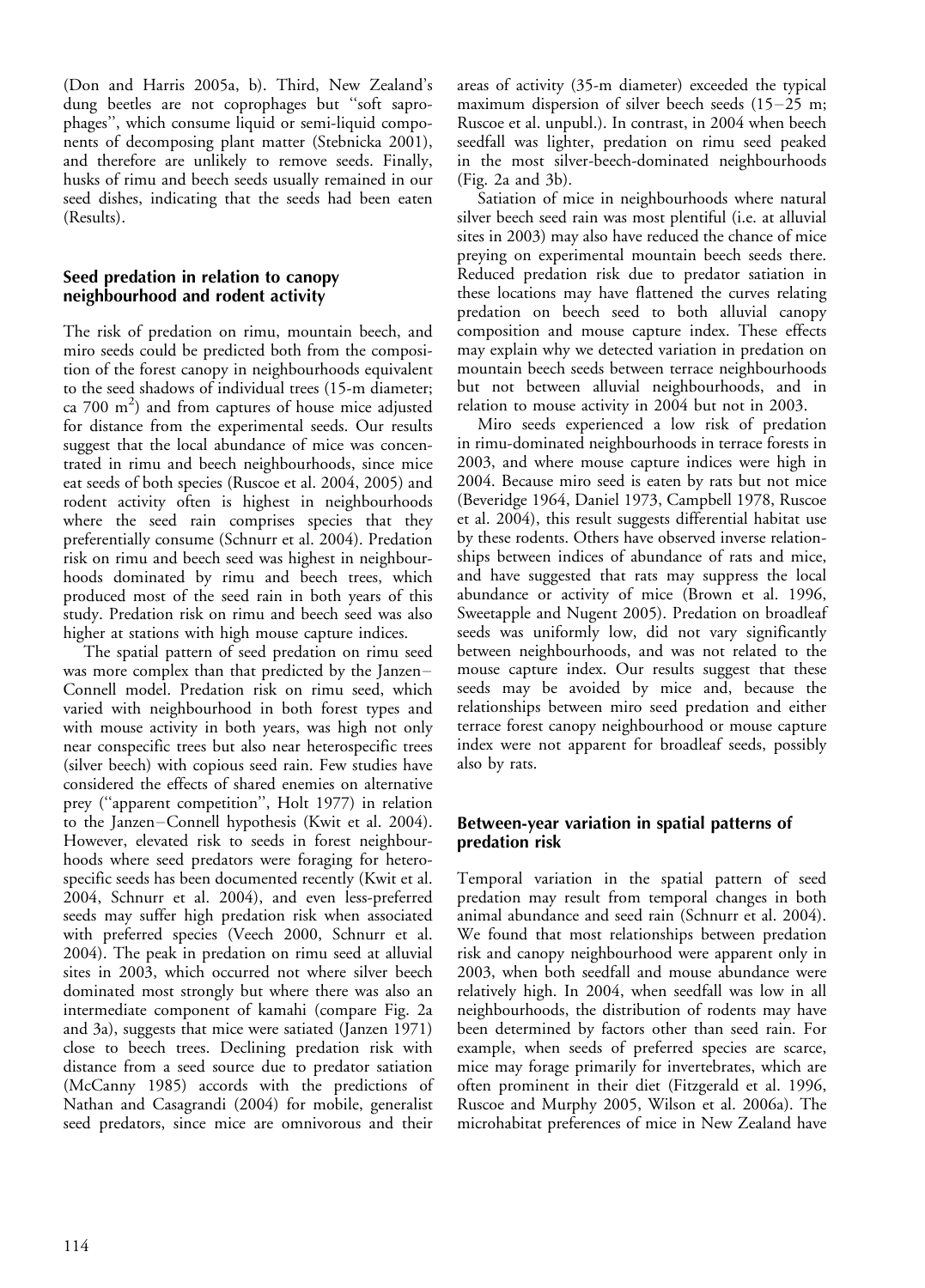not been analysed, but rats' habitat choices may be influenced by the presence of related individuals (Dowding and Murphy 1994) and the availability of cover (Harper et al. 2005). In the north-eastern USA, rodent activity was segregated by forest understorey characteristics at low rodent density but by canopy characteristics at high density (Schnurr et al. 2004).

Our results also demonstrate temporal variation in the degree of spatial variability in risk to seeds, related to the abundance of rodents and the locations of their foraging ranges. Most relationships between predation risk and mouse activity were apparent only in 2004, when seedfall and mouse abundance were low. Some experimental seed dishes may have been placed in locations free of mammalian seed predators in 2004, whereas the risk to experimental seeds within the foraging range of even one mouse may have been great because food from the seed rain was scarce. These factors would tend to create the steep curves of seed predation risk as a function of mouse capture index observed in 2004 (Fig. 5b). In contrast, at the relatively high mouse density in 2003 (17–28  $ha^{-1}$ ), most seed dishes were probably within the foraging range of several mice because the estimated area of activity of one mouse (radius 35 m) would have encompassed multiple seed dishes (20 m apart). Therefore, predation risk would have been high even where the capture index was low. On the other hand, predator satiation by the plentiful food in the seed rain in 2003 may have lessened the risk of predation on the experimental seeds, even where the mouse capture index was high. Combined, these factors would flatten the curves relating predation risk to mouse capture index.

We can predict relatively safe sites for rimu and mountain beech seeds based on the spatial distribution of canopy trees whose seeds are eaten by mice, in years of plentiful seed production and abundant mice (Schnurr et al. 2004). However, temporal heterogeneity in the spatial patterns of rodent activity and seed predation within stands may have important implications for tree population dynamics. To predict safe sites when seed rain is sparse or mice are scarce, we need to know more about the factors affecting spatial movements of mice in such conditions. Since forest litterfeeding lepidopteran larvae can be important foods for mice (Fitzgerald et al. 1996), understorey or substrate characteristics may be useful predictors of mouse activity when suitable seeds are scarce. Almost nothing is known of the species of forest seeds other than rimu and beech that are consumed by house mice in New Zealand. The Janzen-Connell hypothesis was insufficient to describe the spatial pattern of predation by mice on rimu seed, in part because of the influence of heterospecific seed sources. The spatial and temporal distribution of predation ''safe sites'' for seeds of other tree species also are likely to be defined by multivariate

relationships; that is, dependent on seed production by several tree species or on multiple characteristics of the forest understorey.

#### Implications of spatial patterns in seed predation

The neighbourhood patterns we observed show that the rimu and beech seeds most likely to escape predation were those that  $\text{fell} > 15$  m from parent trees of both taxa. Seed predation may therefore promote stand diversity in these forests (Janzen 1970, Connell 1971). However, most seeds of these species do not fall more than 15 m from their parent, although some rimu seeds are dispersed farther by birds and some beech seeds by wind (Ruscoe et al. unpubl.). Restricting seed survival to sites distant from mother trees of both of these common taxa may therefore strongly limit the locations where seedling recruitment can occur. Seedling establishment is further limited by the availability of suitable microsites, particularly in the alluvial forests, where the dense canopy and ferns create deep shade (Coomes et al. 2005). For example, silver beech seedlings were more likely to establish on elevated surfaces than on the forest floor of both forest types (Coomes et al. 2005); seed predators could reduce the suitability of raised microsites that are located close to beech or rimu trees. Seed predation by introduced mice may therefore both lower the rates of establishment of beech and rimu seedlings, and in time alter the spatial composition of these forests by displacing new generations of beech and rimu trees away from existing trees of both species. The relationships that we have quantified between forest canopy composition and seed predation can be used to parameterise spatially explicit simulation models that predict long-term changes to the forest with and without introduced rodents.

Ruscoe et al. (2005) used simulation modelling to predict whether a population of mice could consume an annual crop of beech seed before spring germination, in a pure beech forest system. At the mouse densities observed in February 2003 (17–28 ha<sup>-1</sup>; Ruscoe et al. 2004), no beech seed would survive unless annual seedfall exceeded ca  $1000-1200$  m<sup>-2</sup> (Ruscoe et al. 2005). Combining annual seedfall of beech and rimu seeds (Table 1 in Ruscoe et al. unpubl.), and assuming silver beech and mountain beech seeds are of similar size (Wardle 1984, Webb and Simpson 2001) but adjusting for the lower seed mass of rimu compared with mountain beech (ca 76%; Ruscoe et al. 2004), this calculation suggests that some seeds of these species may have survived in 2003 at alluvial sites and at site T3  $(975-1800$  beech-seed equivalents m<sup>-2</sup>) but possibly not at the other 2 terrace sites  $(850-940$  beech-seed equivalents  $m^{-2}$ ). Few seeds may have survived in 2004 either, with seedfall below 200 beech-seed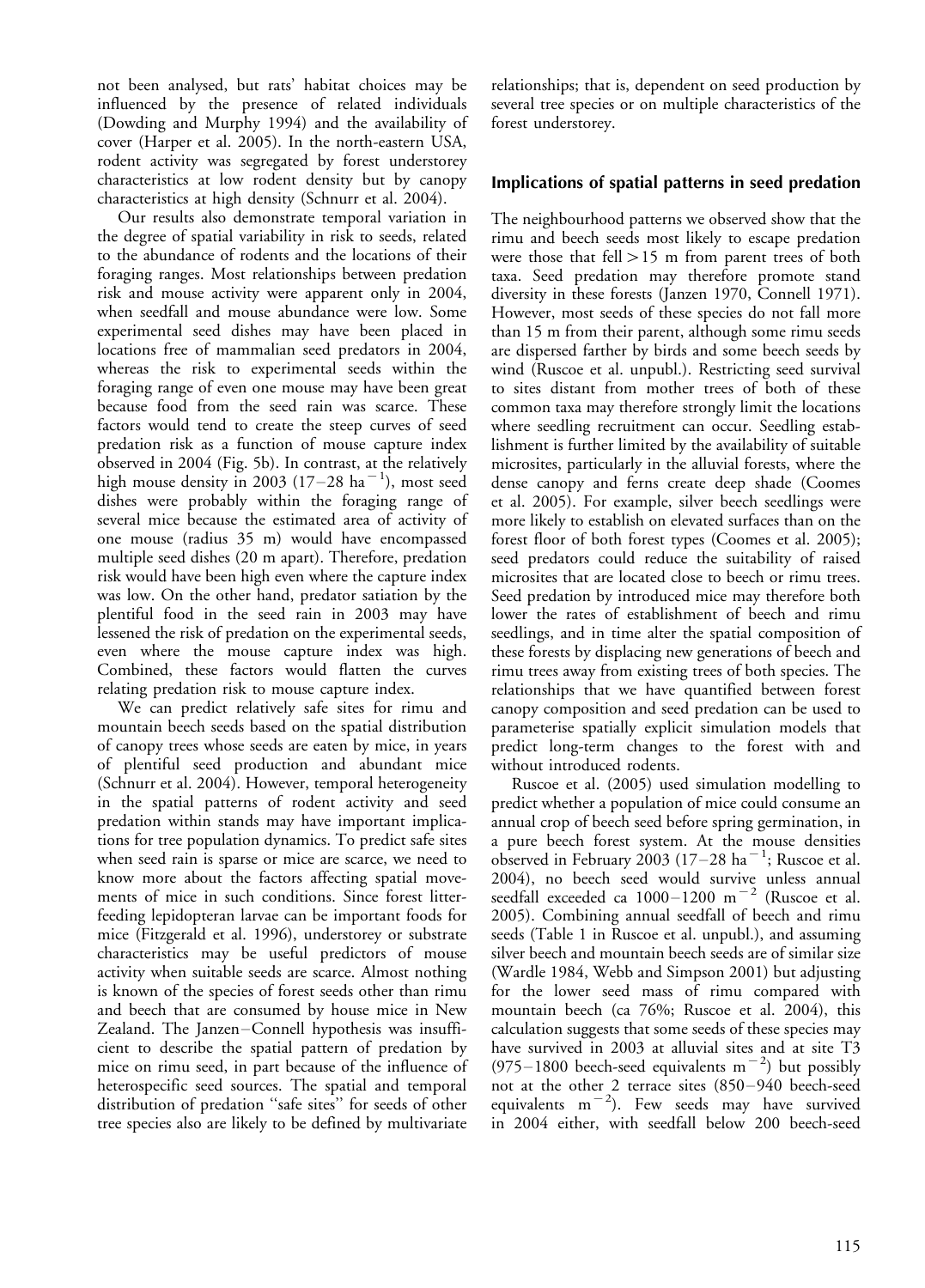equivalents  $m^{-2}$  and mouse density as high as ca 5-7  $ha^{-1}$  at 2 alluvial sites in February 2004, but lower elsewhere (Ruscoe and Wilson unpubl.). No rimu or beech seeds would have survived unless mouse density was well below 1 ha<sup>-1</sup>, based on the isocline in Ruscoe et al. (2005).

Although these calculations suggest that in some years few seeds of species eaten by mice will escape predation at this location, some seeds of masting species such as rimu and beech should survive in years of high seed production. Enhanced seed survival in mast years may be typical of many masting species because of predator satiation (Janzen 1971, Crawley and Long 1995, Kelly and Sork 2002). Even when seeds are cached by scatter-hoarding rodents, the survival of cached seeds may be higher in mast years relative to non-mast years, leading to enhanced seed dispersal and germination in mast years (Vander Wall 2002, Jansen et al. 2004). We do not know whether fewer seeds survive in mast years in New Zealand now that rodents have replaced the depleted avian and invertebrate fauna (Holdaway 1989, Clout and Hay 1989) as the primary seed predators in New Zealand's forests. However, the ultimate effects of seed predators on tree populations can be predicted with simulations that incorporate the rates of seed production and loss that we have measured, in addition to rates of seedling and sapling growth and mortality (Pacala et al. 1996, Law and Dieckmann 2000).

Seed predation may lead to evolutionary selection for dispersal of seeds far from the parent tree (the "escape hypothesis", Howe and Smallwood 1982). However, rimu and beech trees in New Zealand forests evolved without rodents, and since most seeds may not disperse far enough to avoid them, birds and wind as agents of seed dispersal may be critical to seed survival in some years. New Zealand has a depleted number of seed-dispersing birds compared with pre-human times, because of the introduction of predators such as rats and stoats Mustela erminea (Clout and Hay 1989). Introduced birds, primarily blackbirds Turdus merula, and mammals, primarily possums, disperse some forest seeds (Beveridge 1964, Cowan 1990, Lord 1991, Burrows 1994, Williams et al. 2000, Dungan et al. 2002) but are unlikely to duplicate this function of the lost avian community because the introduced and native animals differ in abundance, movements, and the sizes of seeds eaten (Clout and Hay 1989, Williams 2003, 2006). The interactive effects of birds (both native and introduced) and rodents on seed predation may be complex, particularly in years of abundant seed production. For example, "contagious" (Schupp et al. 2002) (i.e. patchy) seed dispersal by birds beneath heterospecific fruiting trees where seed predators are also abundant may negate the advantage to the seed of escaping from its parent tree (Kwit et al. 2004).

 $Acknowledgements$  - This paper is a contribution to the Waitutu Ecosystem Project and the programme of the Inst. of Ecosystem Studies. We thank the Waitutu Incorporation for their interest in this research and for permission to work on their land, and L. Fagan, D. Agnew, A. Burrows, L. Hartley, P. Knightbridge, R. Peach, J. Sim, and N. Zviagina for fieldwork. DOC staff in Tuatapere and Invercargill facilitated our work in Waitutu Forest, and G. Elliott and D. Coomes provided rimu and mountain beech seed. We are grateful to M. Efford, R. Allen, C. Bezar, W. Lee, A. Monks, D. O'Connell, C. Pan, M. Stanley, S. Vander Wall, and J. Wolff for advice and other assistance. P. Jansen, and D. Kelt made very helpful suggestions to improve the manuscript. Two International Sciences and Technology (ISAT) Linkages Fund grants to D.J.W. from the Royal Society of New Zealand facilitated collaboration between researchers in New Zealand and the USA. This research was funded by the Foundation for Research, Science and Technology (Contracts C09X0209 and C09X0206), the Dept of Conservation, and investment of Landcare Research's retained earnings.

# References

- Akaike, H. 1974. A new look at statistical model identification. - IEEE Trans. Automat. Contr. AU-19: 716-722.
- Allen, R. B. et al. 1994. Regeneration in indigenous forest after eradication of Norway rats, Breaksea Island, New Zealand. - N. Z. J. Bot. 32: 429-439.
- Andresen, E. and Levey, D. J. 2004. Effects of dung and seed size on secondary dispersal, seed predation, and seedling establishment of rain forest trees. - Oecologia 139: 45-54.
- Beveridge, A. E. 1964. Dispersal and destruction of seed in central North Island podocarp forests. - Proc. N. Z. Ecol. Soc. 11: 48-55.
- Brown, K. P. et al. 1996. Calibration of tunnel tracking rates to estimate relative abundance of ship rats (Rattus rattus) and mice (Mus musculus) in a New Zealand forest.  $-$  N. Z. J. Ecol. 20: 271-275.
- Burrows, C. J. 1994. Fruit types and seed dispersal modes of woody plants in Ahuriri Summit Bush, Port Hills, Western Banks Peninsula, Canterbury, New Zealand.  $-$  N. Z. J. Bot. 32: 169 $-181$ .
- Campbell, D. J. 1978. The effects of rats on vegetation. In: Dingwall, P. R. et al. (eds), The ecology and control of rodents in New Zealand nature reserves. N. Z. Dept Lands and Survey, pp.  $99-120$ .
- Campbell, D. J. and Atkinson, I. A. E. 1999. Effects of kiore (Rattus exulans Peale) on recruitment of indigenous coastal trees on northern offshore islands of New Zealand. - J. Roy. Soc. N. Z. 29: 265-290.
- Campbell, D. J. et al. 1984. Observations on the foods of kiore (Rattus exulans) found in husking stations on northern islands of New Zealand.  $-$  N. Z. J. Ecol. 7:  $131 - 138.$
- Choquenot, D. and Ruscoe, W. A. 2000. Mouse population eruptions in New Zealand forests: the role of population density and seedfall.  $-$  J. Anim. Ecol. 69: 1058 $-1070$ .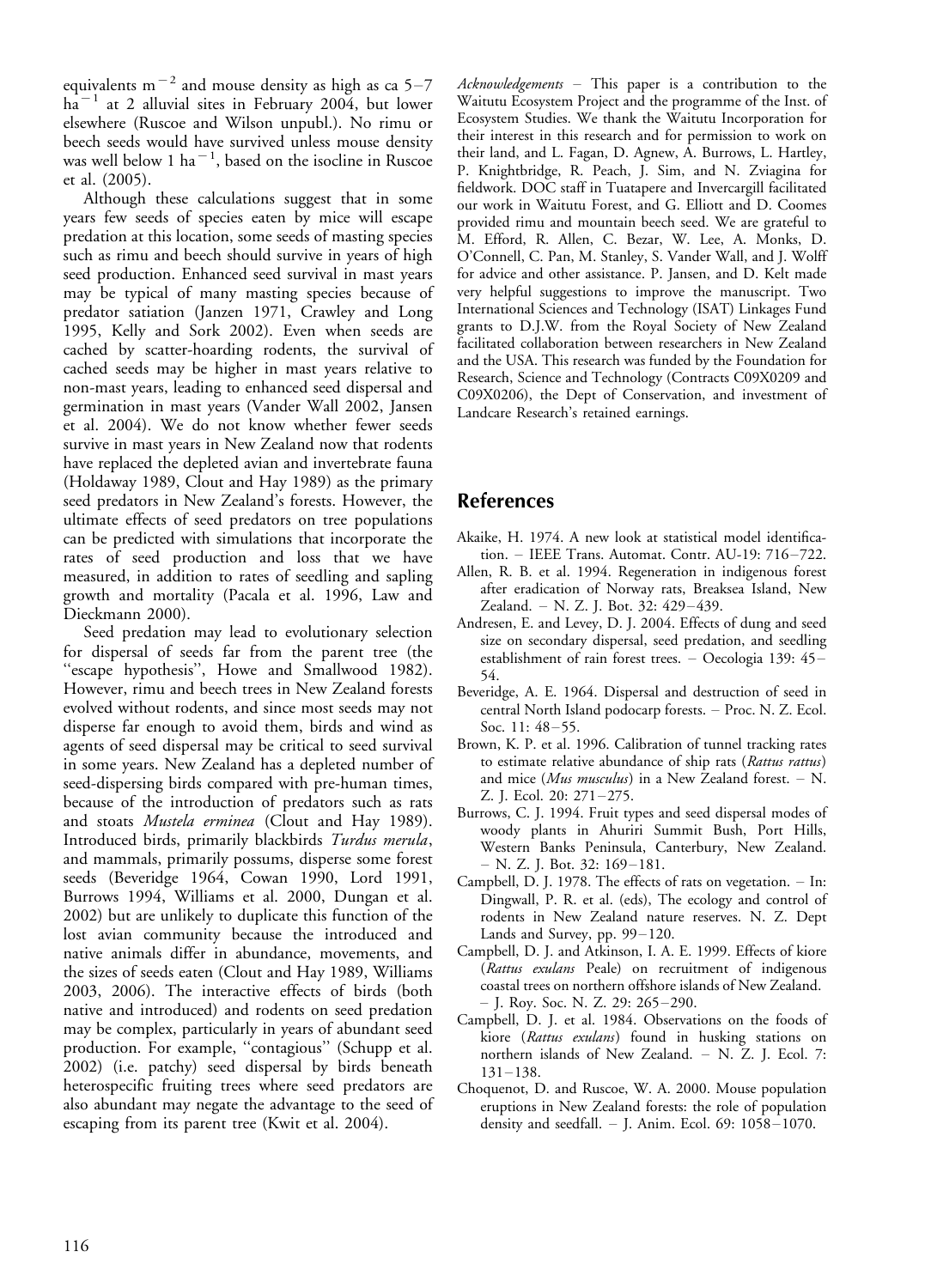- Clark, J. S. et al. 1998. Stages and spatial scales of recruitment limitation in southern Appalachian forests. - Ecol. Monogr. 68: 213-235.
- Clout, M. N. and Gaze, P. D. 1984. Effects of plantation forestry on birds in New Zealand. - J. Appl. Ecol. 21:  $795 - 815.$
- Clout, M. N. and Hay, J. R. 1989. The importance of birds as browsers, pollinators and seed dispersers in New Zealand forests.  $-$  N. Z. J. Ecol. (Suppl.) 12: 27 $-33$ .
- Connell, J. H. 1971. On the role of natural enemies in preventing competitive exclusion in some marine animals and in forest trees. - In: den Boer, P. J. and Gradwell, G. R. (eds), Dynamics of populations. Centre for Agricultural Publishing and Documentation, Wageningen, The Netherlands, pp. 298-312.
- Coomes, D. A. et al. 2003. Factors preventing the recovery of New Zealand forests following control of invasive deer. - Conserv. Biol. 17: 450-459.
- Coomes, D. A. et al. 2005. The hare, the tortoise, and the crocodile: the ecology of angiosperm dominance, conifer persistence, and fern filtering.  $-$  J. Ecol. 93: 918-935.
- Cowan, P. E. 1990. Fruits, seeds, and flowers in the diet of brushtail possums, Trichosurus vulpecula, in lowland podocarp/mixed hardwood forest, Orongorongo Valley, New Zealand. - N. Z. J. Zool. 17: 549-566.
- Crawley, M. J. 2000. Seed predators and plant population dynamics. In: Fenner, M. (ed.), Seeds: the ecology of regeneration in plant communities. CABI Publ., pp.  $167-182$ .
- Crawley, M. J. and Long, C. R. 1995. Alternate bearing, predator satiation and seedling recruitment in Quercus robur L.  $-$  J. Ecol. 83: 683–696.
- Crowcroft, P. 1966. Mice all over. Foulis, London.
- Daniel, M. J. 1973. Seasonal diet of the ship rat (Rattus r. *rattus*) in lowland forest in New Zealand.  $-$  Proc. N. Z. Ecol. Soc. 20: 21-30.
- Dilks, P. et al. 2003. Large-scale stoat control to protect mohua (Mohoua ochrocephala) and kaka (Nestor meridionalis) in the Eglinton Valley, Fiordland, New Zealand.-Suppl. - N. Z. J. Ecol. 27: 1-9.
- Don, W. and Harris, R. 2005a. The ants of New Zealand ant information sheet: Huberia striata (Fr. Smith). -Unpubl. Landcare Research Report to Biosecurity New Zealand, <http://www.landcareresearch.co.nz/research/ biosecurity/stowaways/Ants/infosheets/hubstr\_info.asp/, accessed 6 Oct 2006.
- Don, W. and Harris, R. 2005b. The ants of New Zealand ant information sheet: Monomorium antarcticum (Fr. Smith). Unpubl. Landcare Research Report to Biosecurity New Zealand, <http://www.landcareresearch.co.nz/res earch/biosecurity/stowaways/Ants/infosheets/monantarct\_ info.asp  $>$ , accessed 6 Oct 2006.
- Dowding, J. E. and Murphy, E. C. 1994. Ecology of ship rats (Rattus rattus) in a kauri (Agathis australis) forest in Northland, New Zealand.  $-$  N. Z. J. Ecol. 18: 19 $-28$ .
- Duncan, R. S. et al. 2002. Does human scent bias seed removal studies?  $-$  Ecology 83: 2630-2636.
- Dungan, R. J. et al. 2002. Contribution by possums to seed rain and subsequent seed germination in successional vegetation. - N. Z. J. Ecol. 26: 121-127.

Efford, M. 2004. Density estimation in live-trapping studies. - Oikos 106: 598-610.

Elliott, G. P. et al. 1996. The ecology of yellow-crowned parakeets (Cyanoramphus auriceps) in Nothofagus forest in Fiordland, New Zealand.  $-$  N. Z. J. Zool. 23: 249 $-265$ .

- Elliott, G. P. et al. 2001. Intensive management of a critically endangered species: the kakapo. - Biol. Conserv. 99:  $121 - 133.$
- Ewer, R. F. 1971. The biology and behaviour of a free-living population of black rats (Rattus rattus). - Anim. Behav. Monogr. 4: 127-174.
- Fitzgerald, B. M. et al. 1996. Factors affecting the numbers of house mice (Mus musculus) in hard beech (Nothofagus truncata) forest. - J. Roy. Soc. N. Z. 26: 237-249.
- Forsyth, D. M. et al. 2002. Diet and diet preferences of introduced ungulates (Order: Artiodactyla) in New Zealand. - N. Z. J. Zool. 29: 323-343.
- García, D. et al. 2005. Rodent seed predation promotes birddispersed trees in temperate differential recruitment among secondary forests.  $-$  Oecologia 144: 435-446.
- Gratzer, G. et al. 2004. Spatio-temporal development of forests - current trends in field methods and models.  $-$  Oikos 107: 3-15.
- Hammond, D. S. and Brown, V. K. 1996. Disturbance, phenology and life-history characteristics: factors influencing distance/density-dependent attack on tropical seeds and seedlings. - In: Newbery, D. M. et al. (eds), Dynamics of tropical communities. Blackwell, pp.  $51-78$ .
- Harper, G. A. 2005. Heavy rimu (Dacrydium cupressinum) mast seeding and rat (Rattus spp.) population eruptions on Stewart Island/Rakiura. - N. Z. J. Zool. 32: 155-162.
- Harper, G. A. et al. 2005. Habitat use by three rat species (Rattus spp.) on Stewart Island/Rakiura, New Zealand. - N. Z. J. Ecol. 29: 251–260.
- Hille Ris Lambers, J. et al. 2002. Density-dependent mortality and the latitudinal gradient in species diversity. - Nature 417: 732-735.
- Holdaway, R. N. 1989. New Zealand's pre-human avifauna and its vulnerability.  $- N$ . Z. J. Ecol. (Suppl.) 12:  $11-25$ .
- Holt, R. D. 1977. Predation, apparent competition, and the structure of prey communities. - Theor. Popul. Biol. 12:  $197 - 229.$
- Howe, H. F. and Smallwood, J. 1982. Ecology of seed dispersal. – Annu. Rev. Ecol. Syst.  $13: 201-228$ .
- Hulme, P. E. 2002. Seed-eaters: seed dispersal, destruction and demography.  $-$  In: Levey, D. J. et al. (eds), Seed dispersal and frugivory: ecology, evolution and conservation. CABI Publ., pp. 257-273.
- Hurvich, C. M. and Tsai, C. 1989. Regression and time series model selection in small samples. - Biometrika 76: 297-307.
- Hyatt, L. A. et al. 2003. The distance dependence prediction of the Janzen-Connell hypothesis: a meta-analysis. - Oikos 103: 590-602.
- Jansen, P. A. et al. 2004. Seed mass and mast seeding enhance dispersal by a neotropical scatter-hoarding rodent.  $-$  Ecol. Monogr. 74: 569-589.
- Janzen, D. H. 1970. Herbivores and the number of tree species in tropical forests.  $-$  Am. Nat. 104: 501 $-$ 528.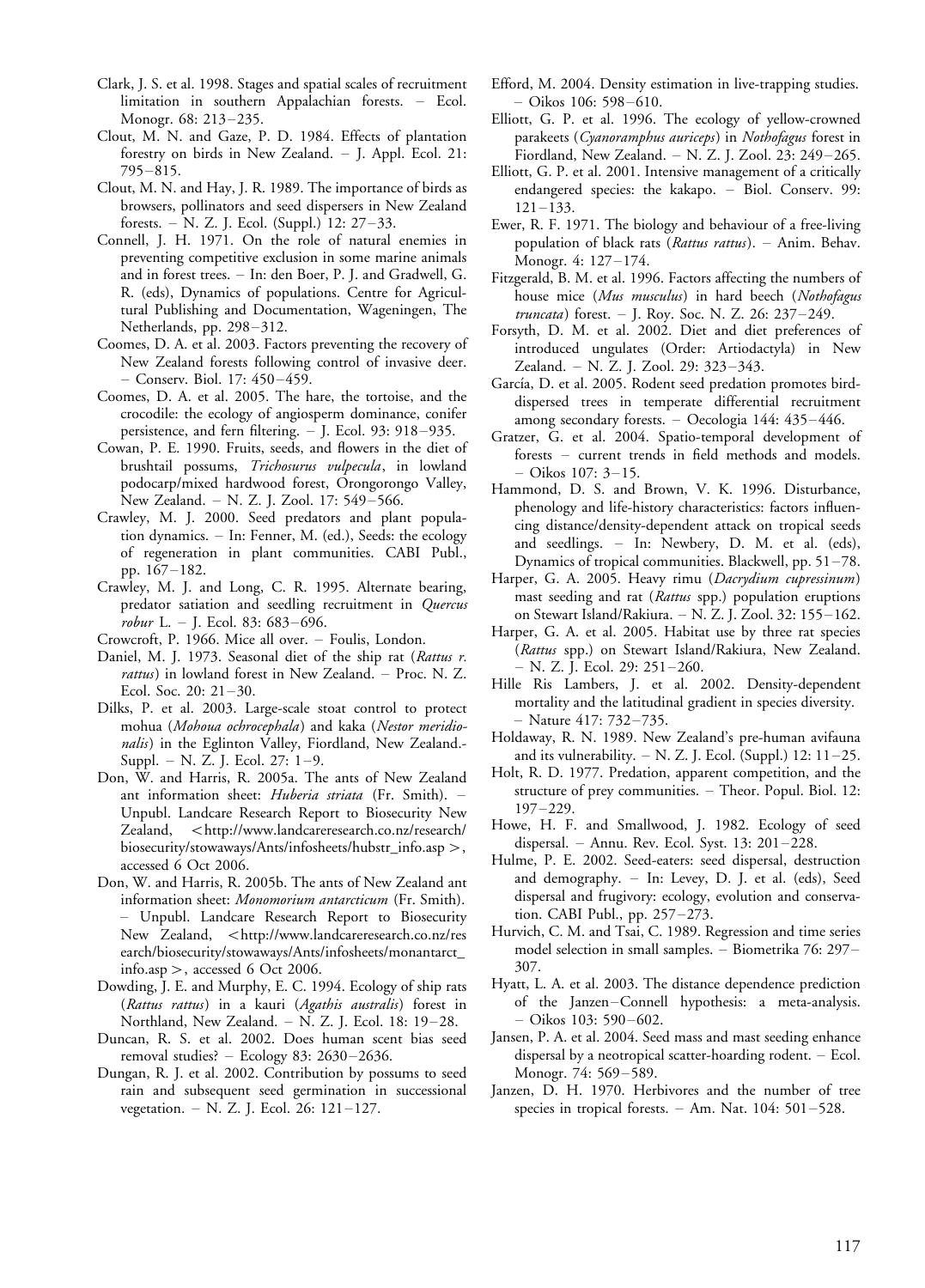- Janzen, D. H. 1971. Seed predation by animals. Annu. Rev. Ecol. Syst. 2: 465-492.
- Jennrich, R. I. and Turner, F. B. 1969. Measurement of noncircular home range.  $-$  J. Theor. Biol. 22: 227 $-237$ .
- Kelly, D. and Sork, V. L. 2002. Mast seeding in perennial plants: why, how, where? - Annu. Rev. Ecol. Syst. 33:  $427 - 447$ .
- King, C. M. 1983. The relationships between beech (Notho*fagus* sp.) seedfall and populations of mice (*Mus musculus*) and the demographic and dietary responses of stoats (*Mustela erminea*), in three New Zealand forests.  $-$  J. Anim. Ecol. 52: 141-166.
- King, C. M. (ed.) 2005. The handbook of New Zealand mammals, 2nd ed. - Oxford Univ. Press.
- King, C. M. and Moller, H. 1997. Distribution and response of rats Rattus rattus, R. exulans to seedfall in New Zealand beech forests.  $-$  Pac. Conserv. Biol. 3:  $143-155$ .
- Kollmann, J. et al. 1998. Consistencies in post-dispersal seed predation of temperate fleshy-fruited species among seasons, years and sites.  $-$  Funct. Ecol. 12:  $683-690$ .
- Kwit, C. et al. 2004. Contagious seed dispersal beneath heterospecific fruiting trees and its consequences.  $-$  Oikos 107: 303-308.
- Law, R. and Dieckmann, U. 2000. A dynamical system for neighborhoods in plant communities. Ecology 81:  $2137 - 2148.$
- LePage, P. T. et al. 2000. Seed abundance versus substrate limitation of seedling recruitment in northern temperate forests of British Columbia. - Can. J. For. Res. 30: 415-427.
- Lord, J. M. 1991. Pollination and seed dispersal in Freycinetia baueriana, a dioecious liane that has lost its bat pollinator. - N. Z. J. Bot. 29: 83-86.
- Mackintosh, J. H. 1981. Behaviour of the house mouse. In: Berry, R. J. (ed.), Biology of the house mouse. Symp. Zool. Soc. Lond, pp. 337-365.
- Mark, A. F. et al. 1988. Ecological studies of a marine terrace sequence in the Waitutu Ecological District of southern New Zealand. Part 1: the vegetation and soil patterns.  $-$  J. Roy. Soc. N. Z. 18: 29-58.
- McCanny, S. J. 1985. Alternatives in parent-offspring relationships in plants.  $-$  Oikos 45: 148-149.
- Morris, D. 1962. The behaviour of the green acouchi (Myoprocta pratti) with special reference to scatter-hoarding. - Proc. Zool. Soc. Lond. 139: 701-731.
- Murphy, E. C. 1992. The effects of a natural increase in food supply on a wild population of house mice.  $-$  N. Z. J. Ecol. 16: 33-40.
- Nathan, R. and Casagrandi, R. 2004. A simple mechanistic model of seed dispersal, predation and plant establishment: Janzen-Connell and beyond. - J. Ecol. 92: 733-746.
- Norman, F. I. 1970. Food preferences of an insular population of Rattus rattus. - J. Zool. Lond. 162:  $493-503$ .
- Ostfeld, R. S. et al. 1997. Effects of rodents on survival of tree seeds and seedlings invading old fields. - Ecology 78:  $1531 - 1542.$
- Pacala, S. W. et al. 1996. Forest models defined by field  $measures - estimation, error analysis and dynamics.$  $-$  Ecol. Monogr. 66: 1–43.
- Ribbens, E. et al. 1994. Seedling recruitment in forests calibrating models to predict patterns of tree seedling dispersion.  $-$  Ecology 75: 1794-1806.
- Ruscoe, W. A. 2004. A new location record for kiore (Rattus  $exulans)$  on New Zealand's South Island.  $-$  N. Z. J. Zool.  $31: 1-5.$
- Ruscoe, W. A. and Murphy, E. C. 2005. House mouse. In: King, C. M. (ed.), The handbook of New Zealand mammals. Oxford Univ. Press, pp. 204-221.
- Ruscoe, W. A. et al. 2004. A house mouse (Mus musculus) population eruption in response to heavy rimu (Dacrydium cupressinum) seedfall in southern New Zealand. - N. Z. J. Ecol. 28: 259-265.
- Ruscoe, W. A. et al. 2005. Predation of beech seed by mice: effects of numerical and functional responses. - J. Anim. Ecol. 74: 1005-1019.
- Schnurr, J. L. et al. 2002. Direct and indirect effects of masting on rodent populations and tree seed survival.  $-$  Oikos 96: 402 $-410$ .
- Schnurr, J. L. et al. 2004. Neighborhood analyses of small mammal dynamics: implications for seed predation and seedling establishment.  $-$  Ecology 85: 741-755.
- Schupp, E. W. et al. 2002. Dissemination limitation and the origin and maintenance of species rich tropical forests. - In: Levey, D. J. et al. (eds), Seed dispersal and frugivory: ecology, evolution and conservation. CABI Publ., pp.  $19 - 33.$
- Sheikher, C. and Malhi, C. S. 1983. Territorial and hoarding behaviour of Bandicota sp., and Mus spp., of Garhwal Himalayas. - Proc. Indian Nat. Sci. Acad. B49: 332-335.
- Stebnicka, Z. T. 2001. Fauna of New Zealand 42. Manaaki Whenua Press, Lincoln, New Zealand.
- Sweetapple, P. and Nugent, G. 2005. When the rats are away the mice really do play! - Kararehe Kino Vertebr. Pest Res.  $6: 9-10$ .
- Vander Wall, S. B. 1990. Food hoarding in animals. Univ. of Chicago Press.
- Vander Wall, S. B. 2002. Masting in animal-dispersed pines facilitates seed dispersal.  $-$  Ecology 83: 3508-3516.
- Vander Wall, S. B. et al. 2005. Seed removal, seed predation, and secondary dispersal.  $-$  Ecology 86: 801-806.
- Veech, J. A. 2000. Predator-mediated interactions among the seeds of desert plants.  $-$  Oecologia 124: 402-407.
- Ward, C. M. 1988. Marine terraces of the Waitutu district and their relation to the late Cenozoic tectonics of the southern Fiordland region, New Zealand. - J. Roy. Soc. N. Z. 18: 1-28.
- Wardle, D. A. et al. 2004. Ecological linkages between aboveground and belowground biota.  $-$  Science 304:  $1629 - 1633.$
- Wardle, J. A. 1970. Ecology of Nothofagus solandri. 3. Regeneration.  $-$  N. Z. J. Bot. 8: 571 $-608$ .
- Wardle, J. A. 1984. The New Zealand beeches: ecology, utilisation and management. New Zealand Forest Service, Wellington.
- Webb, C. J. and Simpson, M. J. A. 2001. Seeds of New Zealand: gymnosperms and dicotyledons. - Manuka Press in co-operation with The Caxton Press, Christchurch.